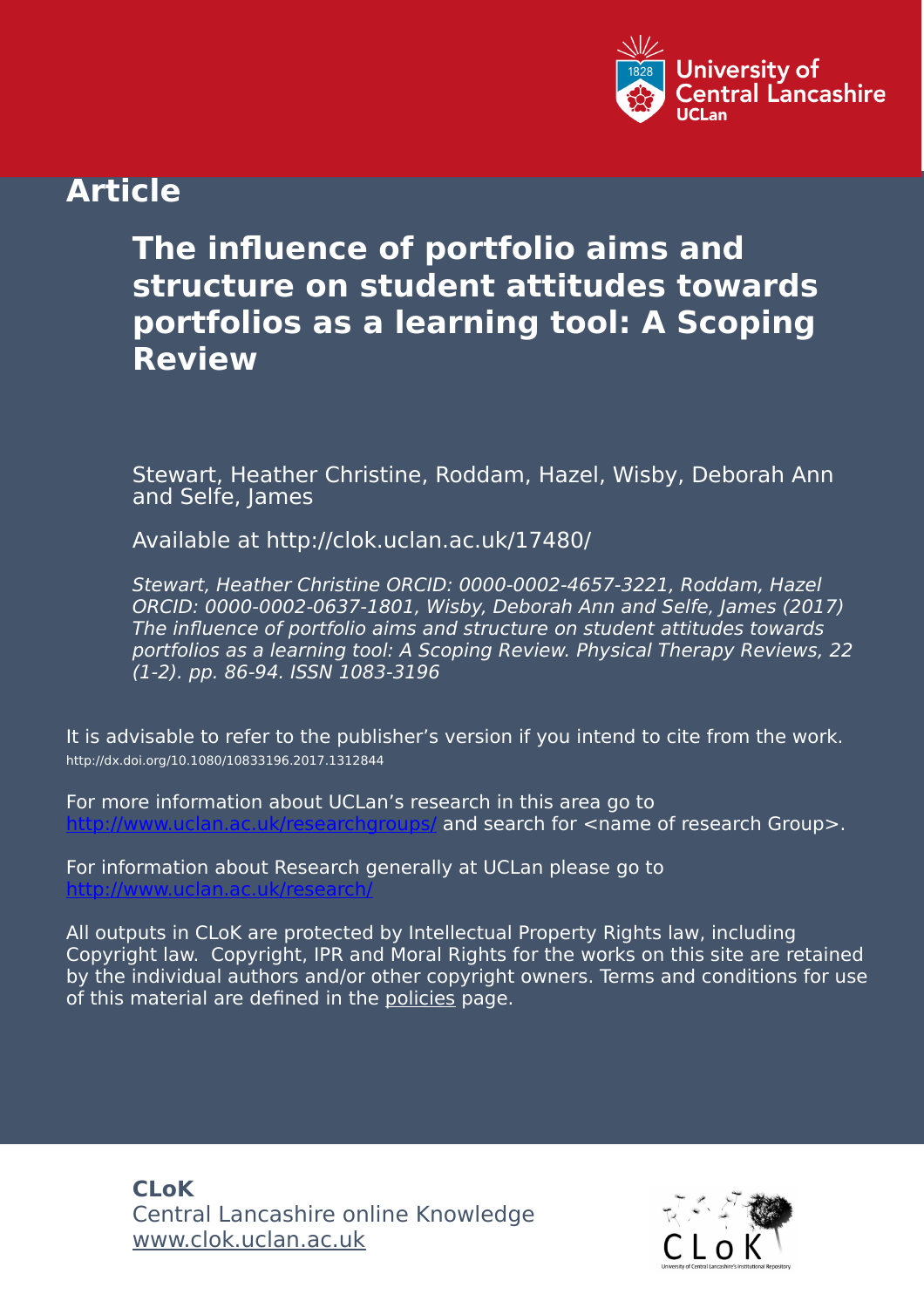| The influence of portfolio aims and structure on student attitudes towards portfolios as |
|------------------------------------------------------------------------------------------|
| a learning tool: A Scoping Review.                                                       |

| 4 Heather Stewart, School of Health Sciences, University of Central Lancashire, Preston, UK |  |  |  |  |
|---------------------------------------------------------------------------------------------|--|--|--|--|
|                                                                                             |  |  |  |  |

- Dr. Hazel Roddam, School of Health Sciences, University of Central Lancashire, Preston,
- UK
- Dr. Deborah Wisby, College of Health and Wellbeing, University of Central Lancashire,
- Preston, UK.
- Professor James Selfe, Faculty of Health, Psychology and Social Care, Manchester
- Metropolitan University, Manchester, UK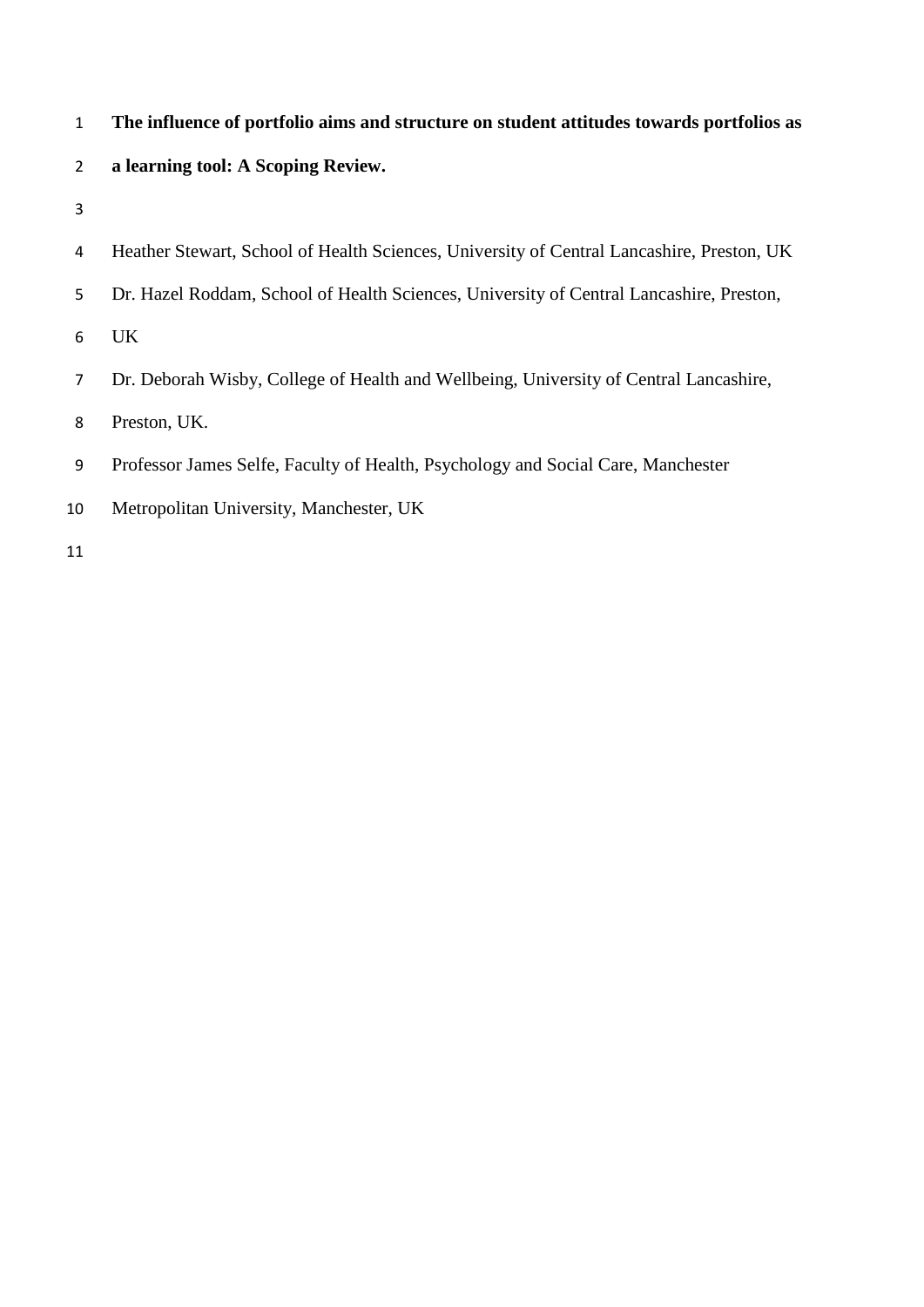#### **Abstract.**

 *Background:* Portfolios are widely used in undergraduate health professional education, however the majority of literature suggests that these are poorly received by students, in terms of being an effective learning tool. *Objectives:* to evaluate whether the aims/purpose or structure/level of standardisation/content of student portfolios influences their attitudes to and perceptions of its use as a learning tool. *Major Findings:* Aims/purpose and structure/level of standardisation/content of portfolios were analysed in relation to student responses in order to determine any relationship between these. The level of information provided in the studies was variable, making analysis difficult, however there appeared to be no clear link between any of these factors and student responses. The interplay of level of support and guidance, the time required for completion of the portfolio, and the role of assessment appear to have the greatest influence on student views. *Conclusions:* Considering the wide use of portfolios in health professional education, student support for these is limited, and further research is required to determine if alternative approaches to portfolio learning can positively influence student attitudes and perceptions.

 **Key Words:** portfolio; professional education; student; attitude and perceptions; influence on learning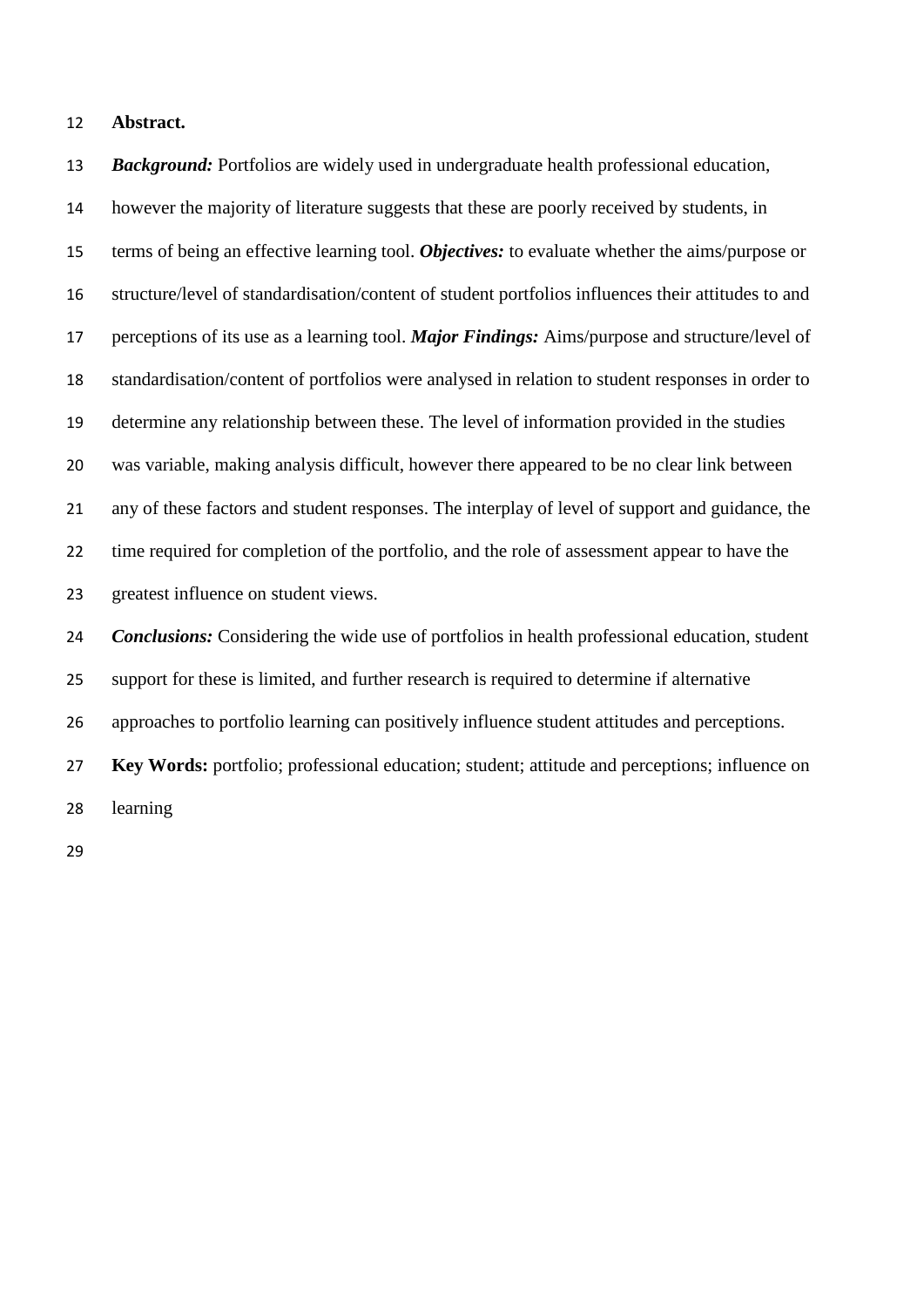#### 30 **Introduction.**

31 The evidence for the use of portfolios within education began to appear in the 1990's, in 32 teacher education,  $1$  the arts,  $2$  nursing,  $3$  and medical education.  $4$  The first published 33 evaluation of portfolio use in Physiotherapy education was in 1997.<sup>5</sup> There are many varied 34 definitions of a portfolio,  $6-9$  with two clear types of portfolios identified - that of the portfolio 35 as a tool to demonstrate achievement, or a best work portfolio,  $10-13$  and the portfolio that is 36 used to aid progress and growth, or a learning portfolio.<sup>11, 14-15</sup>

37 The reported key benefits of a portfolio within healthcare education, are that it encourages 38 personal reflection on experiences, learning and development,<sup>16</sup> provides a useful link between academic knowledge and clinical practice, $17$  makes students more aware of their 40 own learning,<sup>18</sup> and promotes critical thinking.<sup>19</sup> Portfolios should also encourage students to 41 develop the abilities they will need to become independent and self-directed learners.<sup>20</sup> 42 Personal experience of using portfolios over many years and in different formats with 43 undergraduate Physiotherapy students, suggested that despite the reported benefits listed 44 above, students did not perceive the portfolio to be useful, or to value its completion. 45 A relatively recent portfolio model by Zubizarretta (2008) suggests that three key 46 components need to be included in portfolio development, if students are to learn at a deep 47 level through their use (see Figure 1). $^{21}$  The first component is the inclusion of evidence, 48 followed secondly by the process of reflection, which has been noted to be critical to the 49 success of learning through use of a portfolio.<sup>22, 23</sup> Finally, the inclusion of collaboration 50 recognises that although professional development is the responsibility of the individual, 51 students beginning this process need guidance, feedback and advice from more skilled and 52 knowledgeable professionals,  $21$  and it is suggested that this process of mentoring is the most 53 decisive factor in portfolio success.<sup>24</sup>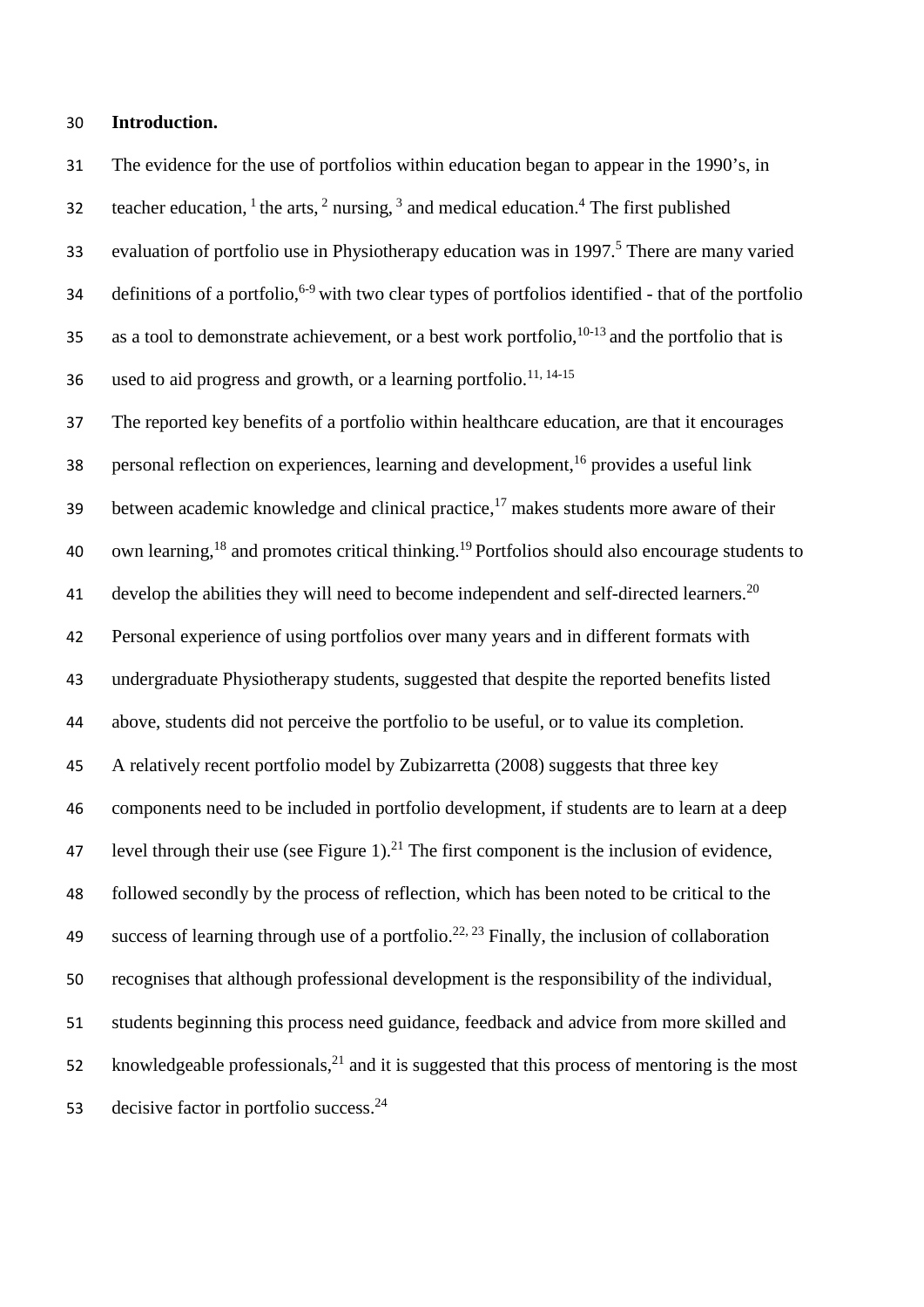

**Figure 1. Diagrammatic Representation of Zubizarretta (2008) <sup>16</sup> Model of Portfolio Learning.** 

 In order to consolidate the knowledge and research findings on the use of portfolios in undergraduate health education, as well as to identify gaps within the research, a scoping review was undertaken as part of a course of study at doctoral level. The doctoral review aimed to investigate factors influencing student perceptions of and attitudes to use of undergraduate portfolios in the broadest context. In order to focus the findings for this publication, findings from the review will be discussed in relation to the following two questions –

- 1. Do the aims/purpose of the portfolio influence the students' perceptions of and attitudes towards portfolio use?
- 2. Does the structure/format or required content influence the students' perceptions of and attitudes towards portfolio use?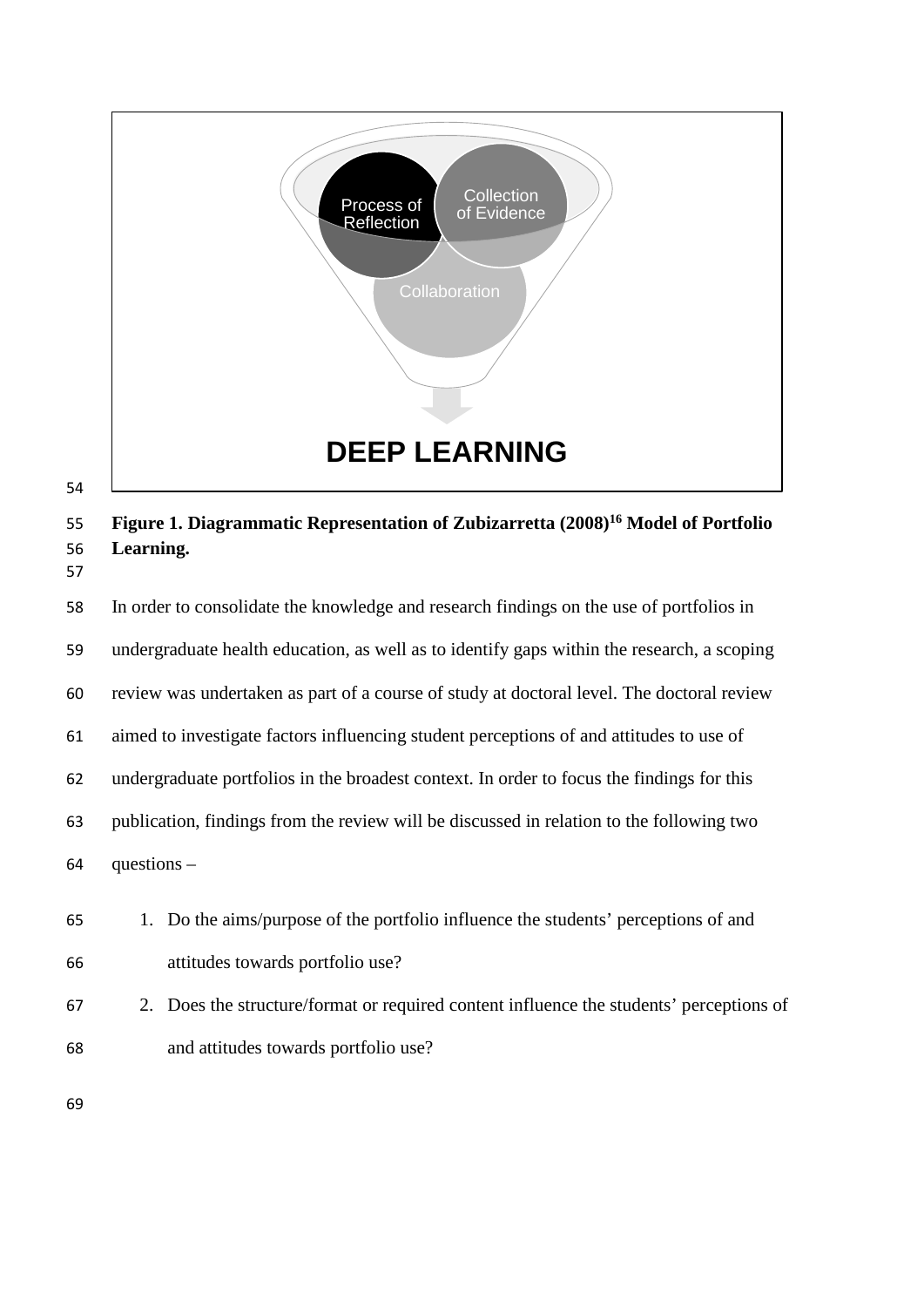#### 70 **Methods.**

- 71 As this research is a scoping review, ethical approval was not sought. Literature searches took
- place between  $10^{th}$  September and  $6^{th}$  October 2014, using 12 databases (see Table 1); each
- 73 was searched from the oldest issue available up to August 2014.

#### 74 **Table 1. Databases searched.**

| <b>DATABASES SEARCHED</b>      |
|--------------------------------|
| Academic Search Complete       |
| Amed                           |
| <b>Biomed Central</b>          |
| <b>British Education Index</b> |
| Cinahl complete                |
| Embase                         |
| Maternity and Infant Care      |
| Medline                        |
| ProQuest Hospital Collection   |
| PsychArticles/PsychInfo        |
| Science Direct                 |
| <b>Sports Discus</b>           |

75

76 Search terms were identified through previous background reading, and were categorised into

77 four themes. Both continuing professional development and its abbreviation, CPD, were

78 included as search terms, in order to broaden the findings from the literature search. Search

79 terms were combined using the Boolean operator AND (see Table 2), and where possible,

80 searches were performed within Title, Abstract, or Keywords to limit the number of hits and

81 improve relevance of results.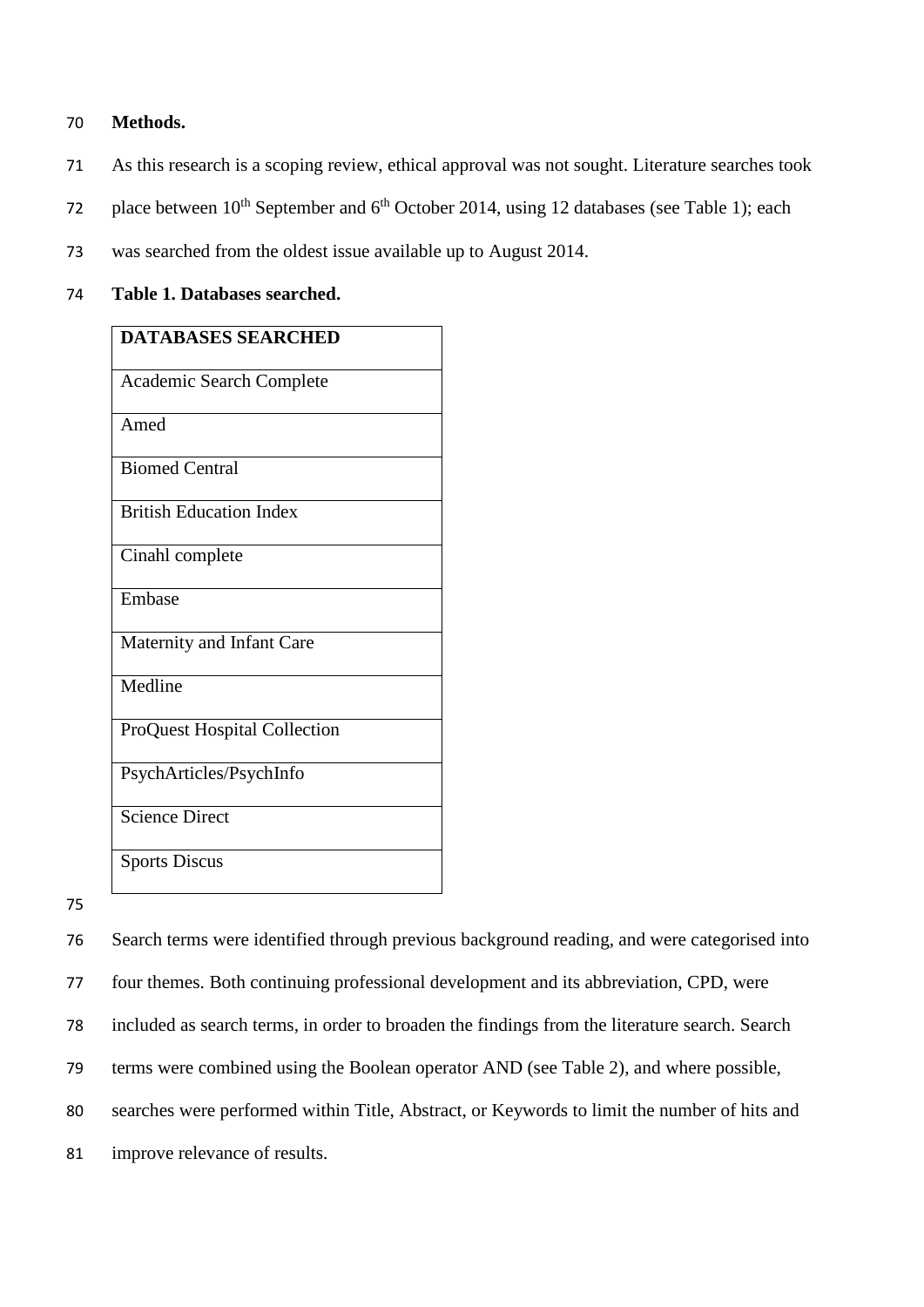| THEME 1 -                       | THEME 2 - Student | THEME 3 -         | THEME 4 - Attitude |
|---------------------------------|-------------------|-------------------|--------------------|
| Portfolio                       |                   | Learning          |                    |
| Portfolio                       | Student           | Continuing        | Perception         |
|                                 |                   | Professional      |                    |
|                                 |                   | Development       |                    |
|                                 | Undergraduate     | <b>CPD</b>        | Attitude           |
|                                 |                   | Lifelong Learning | Preferences        |
|                                 |                   |                   | <b>Views</b>       |
|                                 |                   |                   | <b>Behaviours</b>  |
|                                 |                   |                   | Evaluation         |
|                                 |                   |                   | Purpose            |
|                                 |                   |                   |                    |
|                                 |                   |                   |                    |
| Theme 1 AND Theme 2             |                   |                   |                    |
| Theme 1 AND Theme 3             |                   |                   |                    |
| Theme 1 AND Theme 4             |                   |                   |                    |
| Theme 1 AND Theme 2 AND Theme 4 |                   |                   |                    |
| Theme 2 AND Theme 3             |                   |                   |                    |

#### 82 **Table 2. Search terms and search combinations.**

83

87

84 Articles retrieved had to be published in the English Language and provide data on student

85 perceptions or attitudes towards use of a portfolio to be included in the review. Hand

86 searching of references lists also produced some included papers.



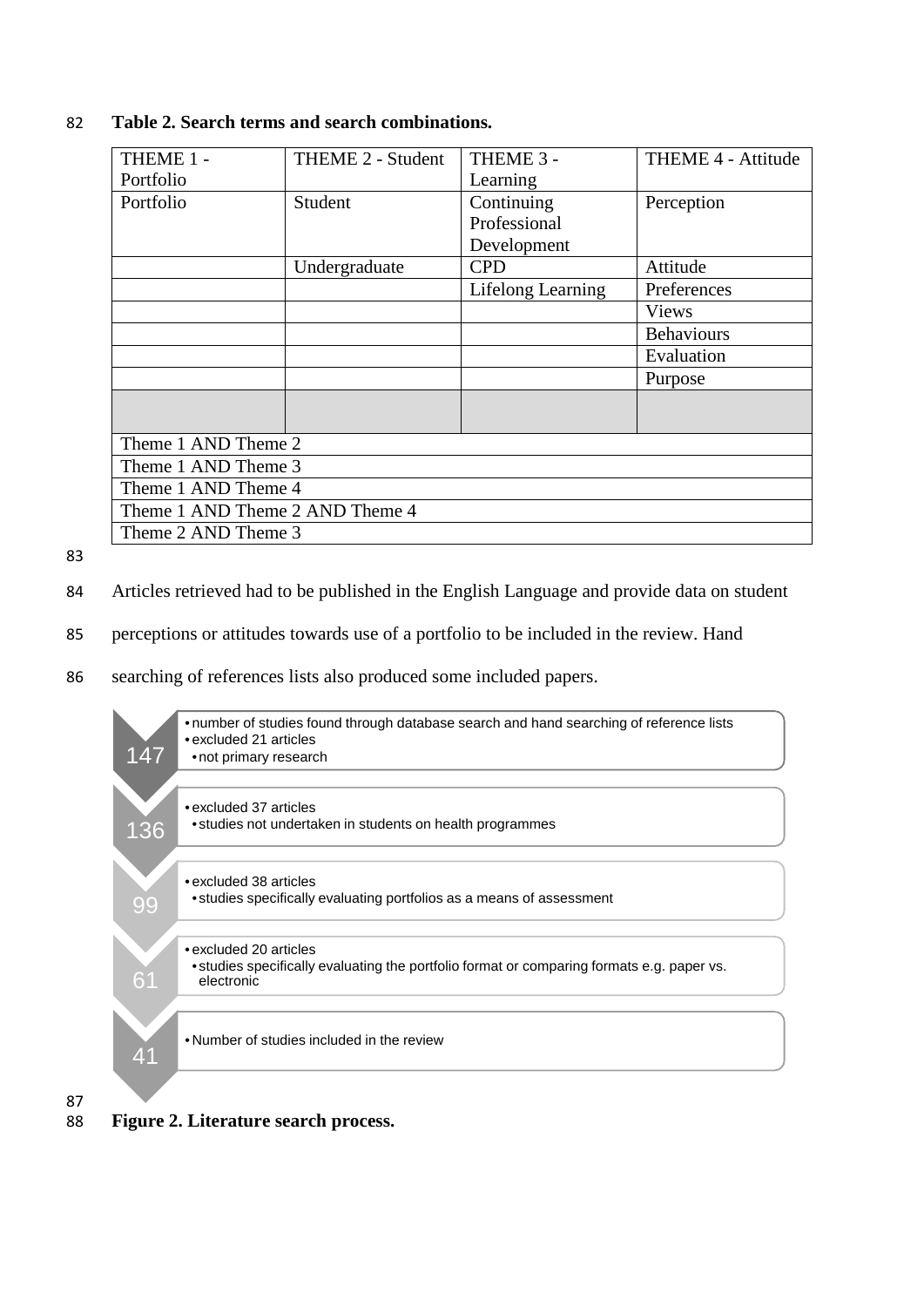The initial sample included 147 scientific articles, editorials, commentaries, and opinion pieces. Papers were excluded from this sample using the criteria outlined in the flowchart in Figure 2. The final sample included in the review was 41.

#### *Analysis of Literature*

 One author analysed the research, as this was undertaken as part of a programme of doctoral study, however the analysis was discussed with all authors as part of the supervisory process. On initial reading of the research studies, the first author became familiar with the key ideas and recurrent topics being raised, either from the qualitative comments made by student participants during interviews or focus groups, or from the questions asked and responded to in questionnaires. Following a process of qualitative data analysis as described by Bryman 100 and Burgess  $(1994)^{25}$ , these key ideas and topics were then developed into a theoretical framework (see Figure 3), which was discussed and finalised by all authors. Indexing and charting of the empirical data then took place in relation to this framework, with the reported data from each individual study charted as either positive or negative in relation to the student's perception of each the topics identified in Figure 3. These results were then mapped against the identified possible influencing factors – portfolio aims/purpose (see Appendix 1); level of standardisation of the portfolio (see Appendix 2); the basis or format of the portfolio; portfolio content – and findings interpreted to draw conclusions.

#### **Results.**

#### *Description of the sample.*

 Of the 41 studies reviewed, 40 were published in peer-reviewed journals, between 1994 and 2014, with the majority published between 2003 and 2012. One study was a thesis, from the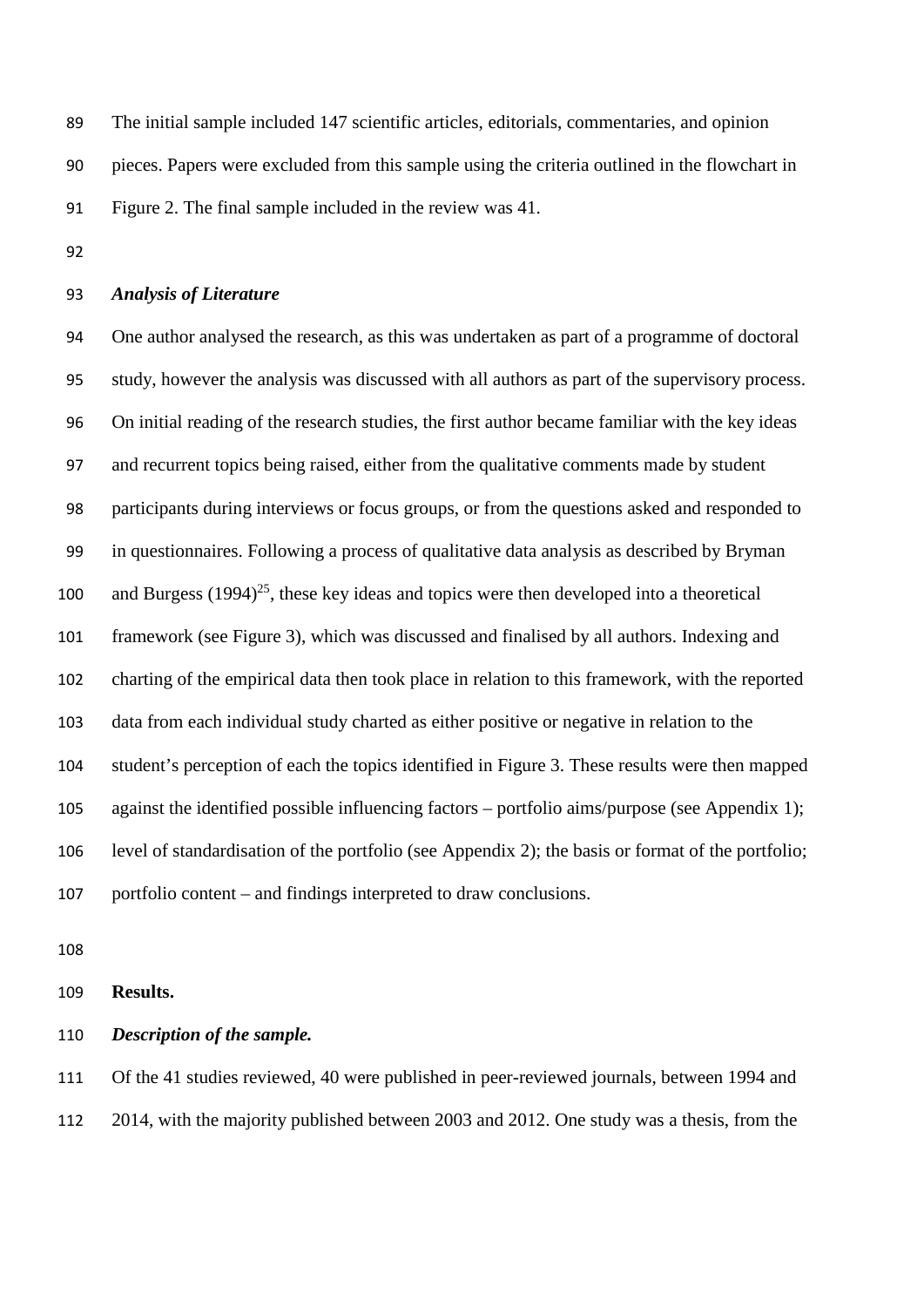

114 **Figure 3. Themes emerging from analysis of qualitative and quantitative data.** 115



- 117 Kingdom (UK) n=16; United States of America (USA) n=10; Europe n=8; Australia and New
- 118 Zealand n=3; Canada n=2;) with only one study from Africa,  $2^7$  and one study from the Far
- 119 East.<sup>28</sup> Distribution of research by profession is shown in Figure 4.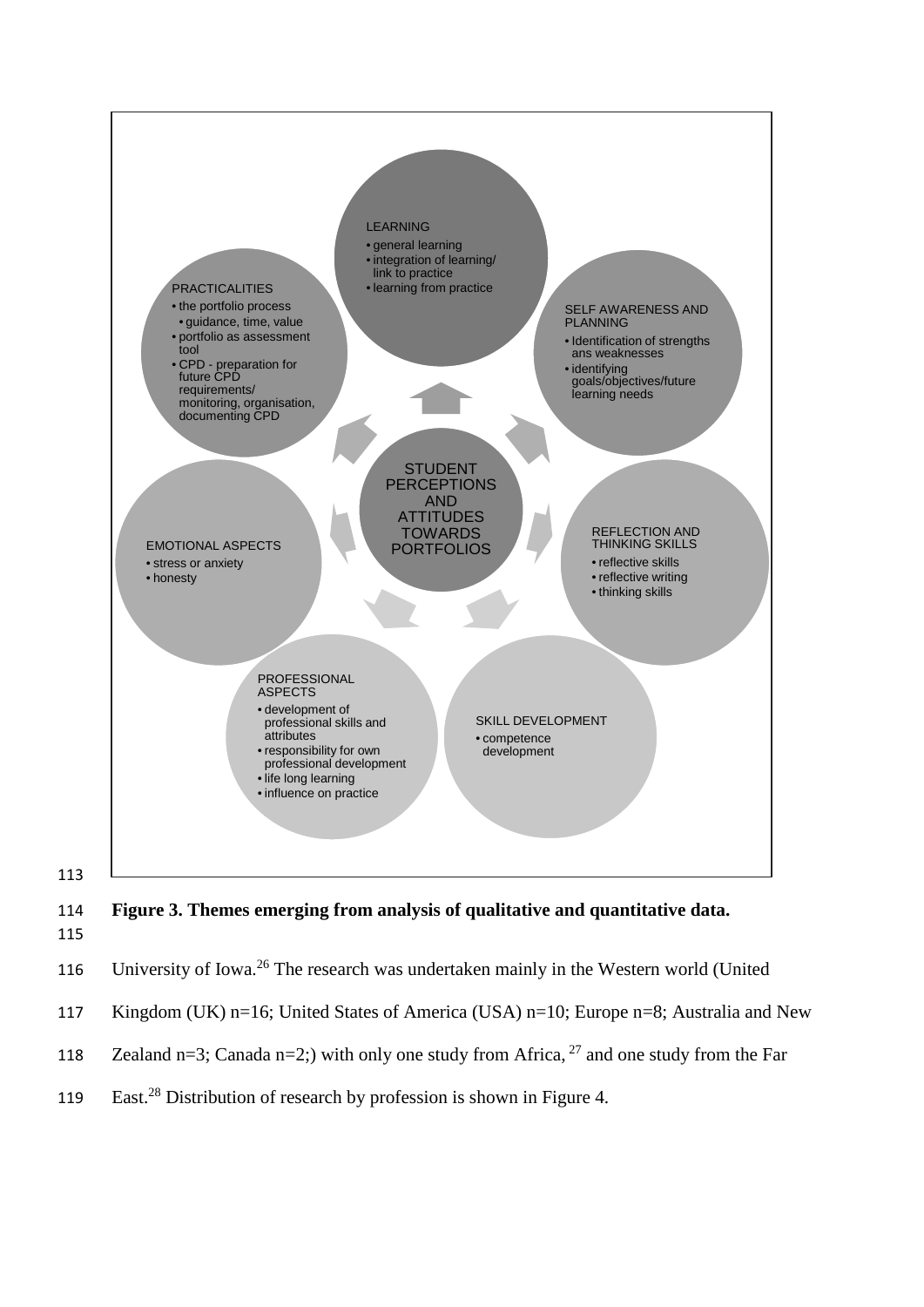

#### 121 **Figure 4 – Distribution of research from different professional groups.**

 This review included studies with a range of data collection methods. Twenty-four studies used a questionnaire; some of these were postal, or students completed them in a classroom and some were completed electronically. Four studies used interviews and four had a mixed methodology (e.g. a combination of questionnaire and interview, or questionnaire and focus groups). Three studies analysed the content of the student portfolios as their data collection method, while focus groups, discussion groups, outcome measures, or presentation and sharing were each used in one study. Data collection method was unclear in two studies. Detail regarding the subjects of the studies was limited, with three of the 41 studies provided

130 no information about their student sample.<sup>31, 43, 50</sup> 34 of the 41 studies provided sample sizes,

- 131 ranging from four<sup>39</sup> to 413.<sup>44</sup> Only three studies<sup>32, 33, 48</sup> provided information regarding the age
- 132 of their subjects; the average age of participants in these studies ranged from 25 to 28.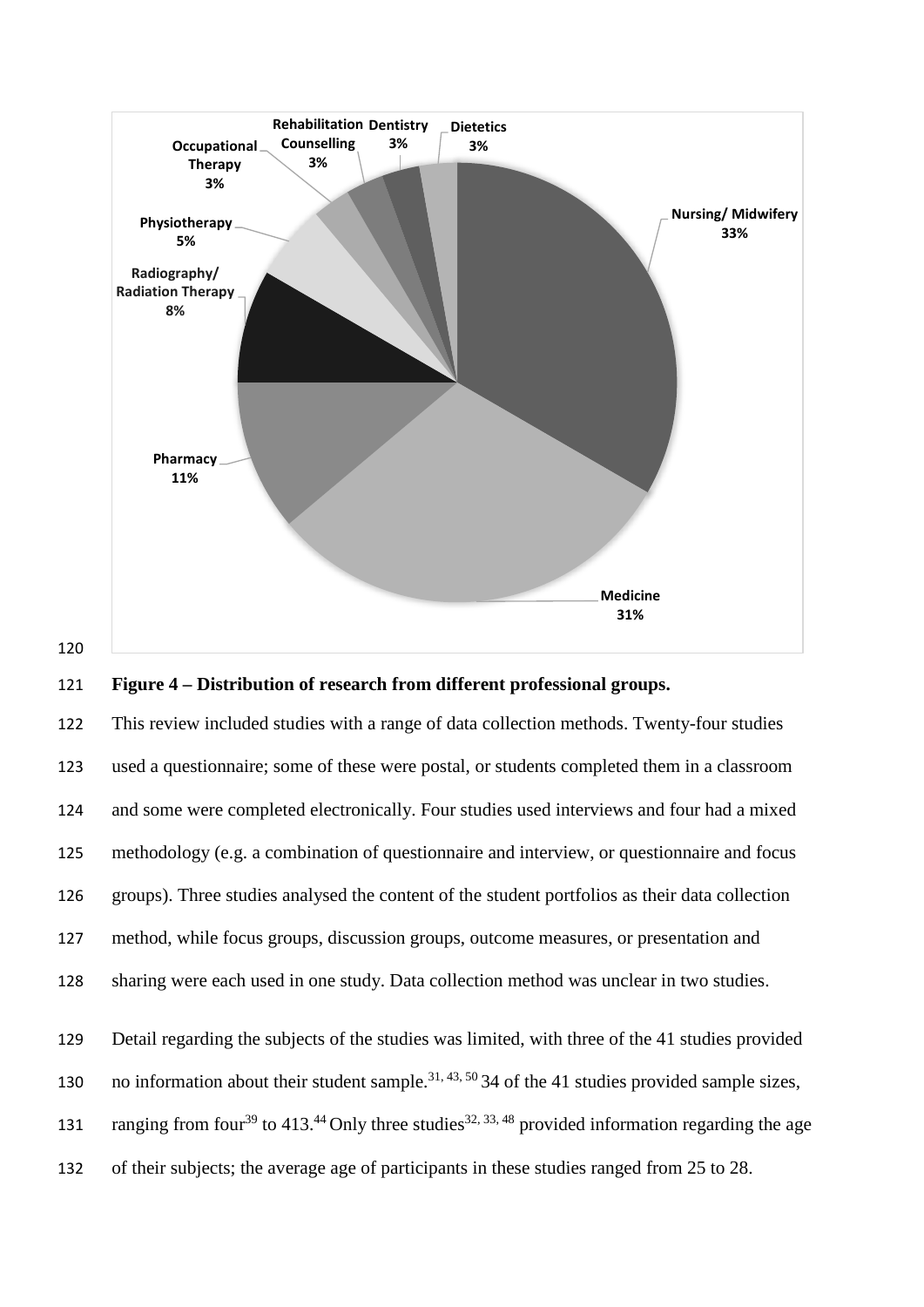133 Twelve studies provided data regarding the ratio of male to female participants; in all cases, 134 studies had a greater proportion of female subjects. In terms of the stage of study, there was 135 significant variation, and with 11 studies giving detail. Four studies recruited first year 136 students,  $33, 34, 40, 45$  three studies included students from across different years of the course,  $28$ ,  $32^{32, 38}$  two studies used students who were partway through their course,<sup>36, 46</sup> one included only 138 final year students,<sup>51</sup> and one study's participants had recently completed their course.<sup>48</sup>

139

#### 140 *Aims/purpose of the portfolios.*

141 Only 18 of the 41 studies provided information regarding the aims or purpose of their student 142 portfolio. These fell into six categories – a collection of evidence,  $29-35$  a means of developing 143 reflective skills,  $27, 30, 33-36$  to develop self-awareness and professional identity,  $30-31, 37-38$  for the 144 purpose of assessment,  $30-32, 36, 38-41$  a communication tool,  $32, 35, 38, 42-43$  and to develop students' 145 learning processes.  $30-32, 35, 38, 42, 44$  Overall there was a lack of standardisation of the aims 146 across the portfolios described, and a number of studies' portfolios had more than one aim. 147

#### 148 *Structure, format and content of the portfolios.*

 The research found generally lacked detail in terms of the structure, format or level of standardisation of their student portfolios. 16 of the 41 studies gave some indication of whether their portfolio was of a standardised structure, semi-standardised or completely 152 flexible. Two early studies, one in Physiotherapy,<sup>5</sup> and one in medicine,<sup>29</sup> presented portfolios 153 at opposite ends of the standardisation spectrum, with one providing a rigid structure<sup>5</sup> and the 154 other no standardised structure at all.<sup>29</sup> More recent studies described portfolios that have reached a semi-standardised compromise, providing some overarching structure in terms of the expectations of the portfolio (for example providing section headings or guidance re formatting), while allowing students flexibility about what evidence they collect, or how this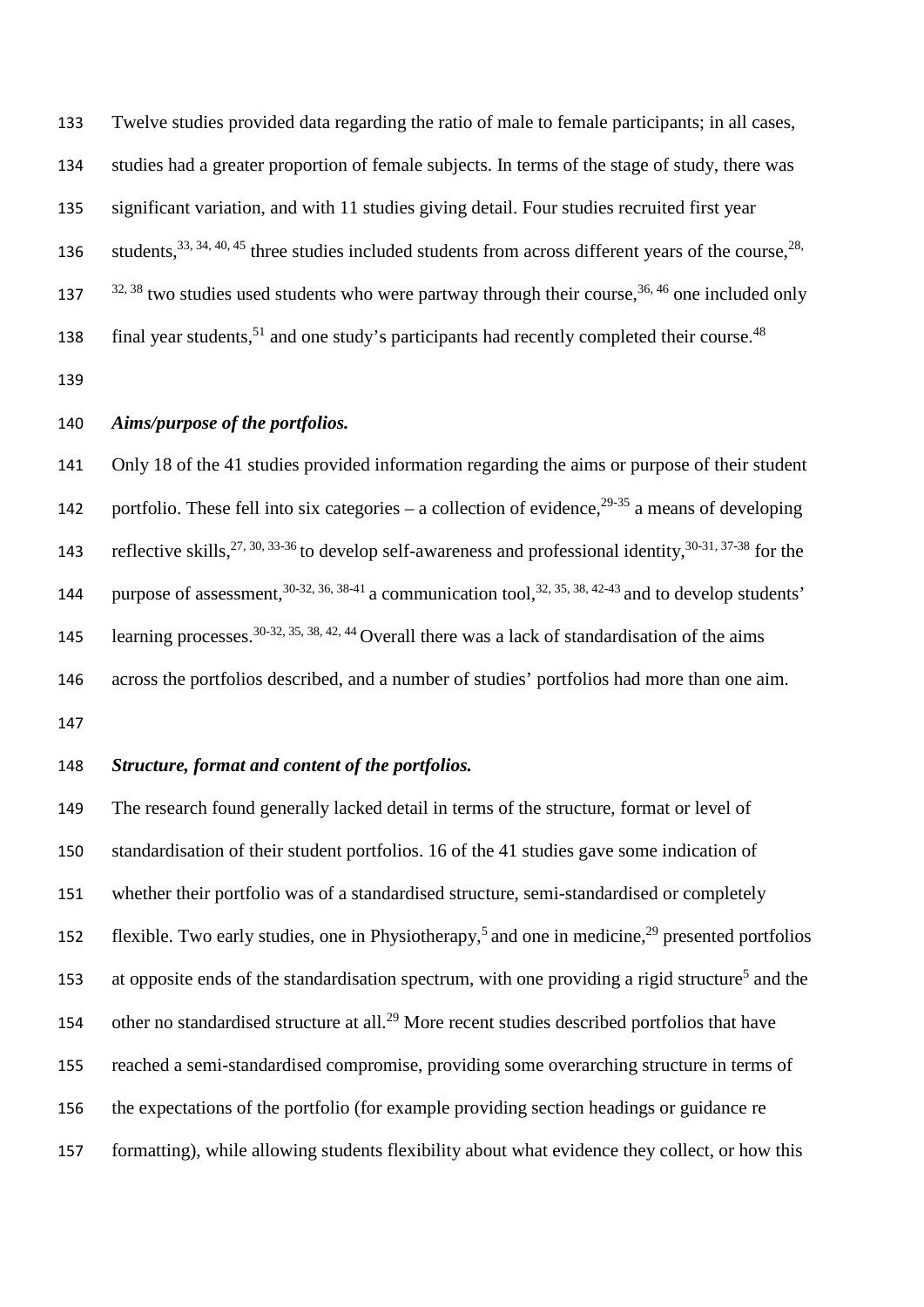is used to demonstrate achievement of requirements. Eight studies based their portfolio 159 structure on professional standards or competency frameworks,  $5, 31-32, 36, 39, 45-47$  three around 160 programme or module learning outcomes,  $40-41$ ,  $44$  and two around theoretical frameworks of 161  $learning.^{35,43}$ 

 The content of the student portfolios varied widely, with 25 of the 41 studies giving information about content. As part of this review, content was grouped into seven broad 164 categories – ethical issues and dilemmas,  $^{28, 40, 43}$  reflective elements,  $^{5, 31-33, 36, 38, 40, 43-44, 47-49}$ 165 academic components such as assignments or classroom notes,<sup>5, 28-30, 35, 38-42, 45, 49</sup> evidence of 166 working with others,  $31, 37, 40, 49$  checklists and documents,  $5, 28-29, 32, 35-37, 42, 45, 47-49$  patient/client 167 related evidence,  $5, 27-28, 30-32, 34-35, 37, 39-40, 42-44, 46, 49$  and learning agreements and personal 168 development plans.<sup>5, 38, 40, 42-43, 45-46, 48</sup> There is a lack of clarity as to whether elements categorised as working with others and patient/client experiences are students' reflections on these experiences or simply descriptive documents evidencing that this was done. Many of the studies described portfolios requiring content from more than one of these categories. 

### *Student perceptions and attitudes towards portfolios.*

 All 41 studies provided either quantitative and/or qualitative data regarding students' perceptions and attitudes towards the use of a portfolio. A range of data collection methods were used, with no specific method being favoured by authors from any one professional group.

**Discussion.**

 *Do the aims/purpose of the portfolio influence the students' perceptions of and attitudes towards portfolio use?*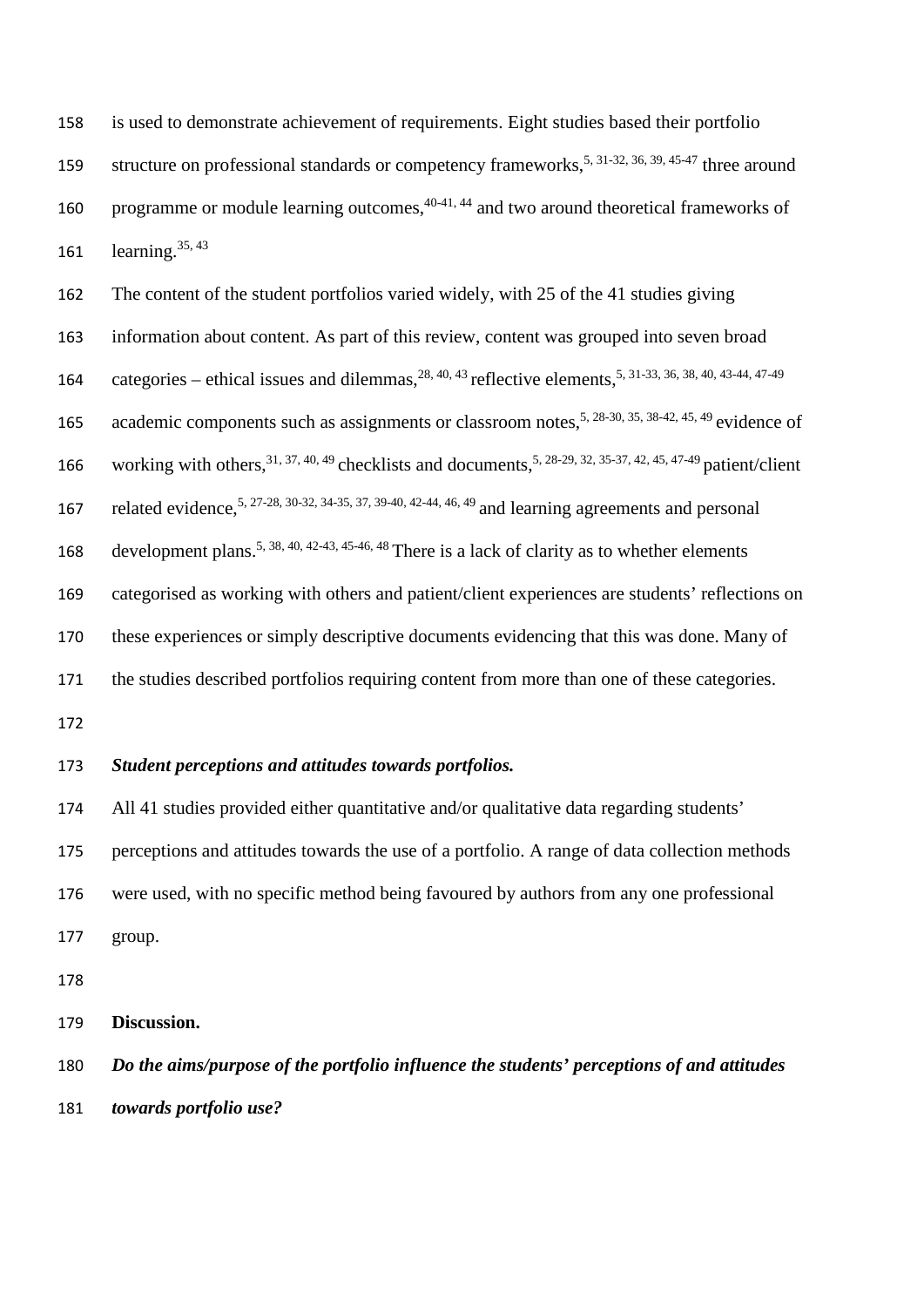Based on the data provided, it is difficult to draw any strong conclusions regarding any relationship between aims or purpose of the portfolios, and the students' perceptions of and attitudes towards use of a portfolio (see Appendix 1). In general terms, comments relating to the influence of the portfolio on practice, the emotional factors involved in the portfolio, the time taken to complete the work, the link between theory and practice, and the guidance given were negative, irrespective of the aim of the portfolio. The question regarding whether students saw any value to completion of a portfolio was wholly answered negatively across all aims. Interestingly, improvement in reflective skills was reported by the majority of students, and although students did not value their portfolios, they could see that it had prepared them for future practice regardless of its intended purpose. 192 Students whose portfolio aimed to specifically develop reflective skills,  $^{27, 30-31, 33-36}$  responded positively with regard to learning from practice, and the development of self-awareness, reflective skills and thinking skills. These students also appeared to have fewer concerns regarding the time taken to complete the portfolio. 196 Similarly, students whose portfolio aim was to meet assessment criteria,  $^{29, 31-32, 36, 38-41}$  also responded positively with regard to reflective and thinking skills, but also felt that the portfolio enabled them to develop their professional skills and attributes, and a responsibility for their own learning. Students in this group of studies were concerned about the guidance given for portfolio completion more strongly than others, and this may have been because of the specific focus on assessment in the aims of the portfolio. These students also reported that they felt unable to be completely honest in the content of their portfolios due to it being assessed. Finally, there were mixed views from students whose portfolio aim was assessment, with regard to the portfolio as an assessment tool, compared with the majority of other studies, where the student opinion was mainly negative.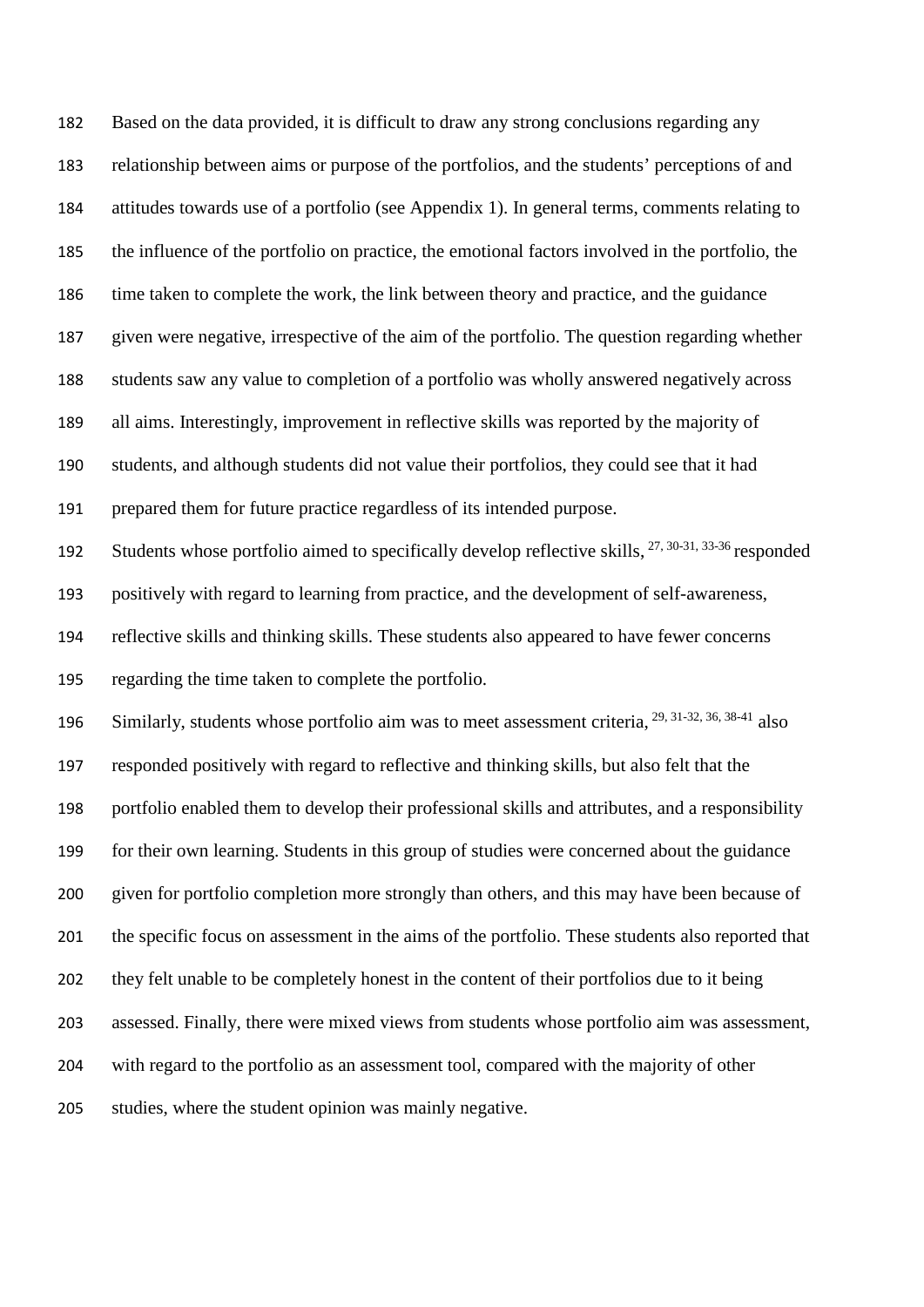Studies where collecting evidence was the aim generally found students reported less 207 negatively than in studies with other aims.<sup>29-35</sup> This is perhaps because the lack of requirement for critical thinking, analysis or reflection meant students did not find the task challenging. The overall lack of positive comments from student responders in these studies <sup>29-35</sup> could also suggest that the students found the creation of their portfolio unstimulating.

# *Does the structure/format or required content influence the students' perceptions of and attitudes towards portfolio use?*

 As with the previous discussion, it is difficult to draw any strong conclusions regarding the relationship between structure, format or content and student responses to the studies (see Appendix 2). Across all formats (level of standardisation; basis, type of content required) of the portfolios described in the research, the general opinion of students was negative in terms of time requirements, level of guidance provided and the value of completing a portfolio. 219 Overall, semi-standardised formats received a higher proportion of positive comments,  $29, 32, 36$ , 220  $^{48}$  and standardised formats received the highest proportion of negative comments.<sup>5, 27, 31, 33-34,</sup>  $41-43, 47, 49-50$  Semi-standardised portfolios that allowed some flexibility in terms of content or 222 format appeared to encourage students to think more deeply, learn from practice, take 223 responsibility for their own development, and recognise the need for lifelong learning.  $30, 32, 36$ , <sup>48</sup> Both standardised or semi-standardised formats did allow students to see that developing their portfolios had prepared them for future CPD requirements. 226 In terms of the basis for the portfolio, those based on professional standards,  $5, 27, 32, 36, 46$ generated more positive responses to the themes than those based on either competency

228 standards,  $39, 45, 47$  learning outcomes,  $40-41, 44$  or theoretical concepts.  $35, 43$ 

When analysing the content of the portfolios against the students' views, similar themes

arose, with no particular type of content showing specifically positive or negative comments.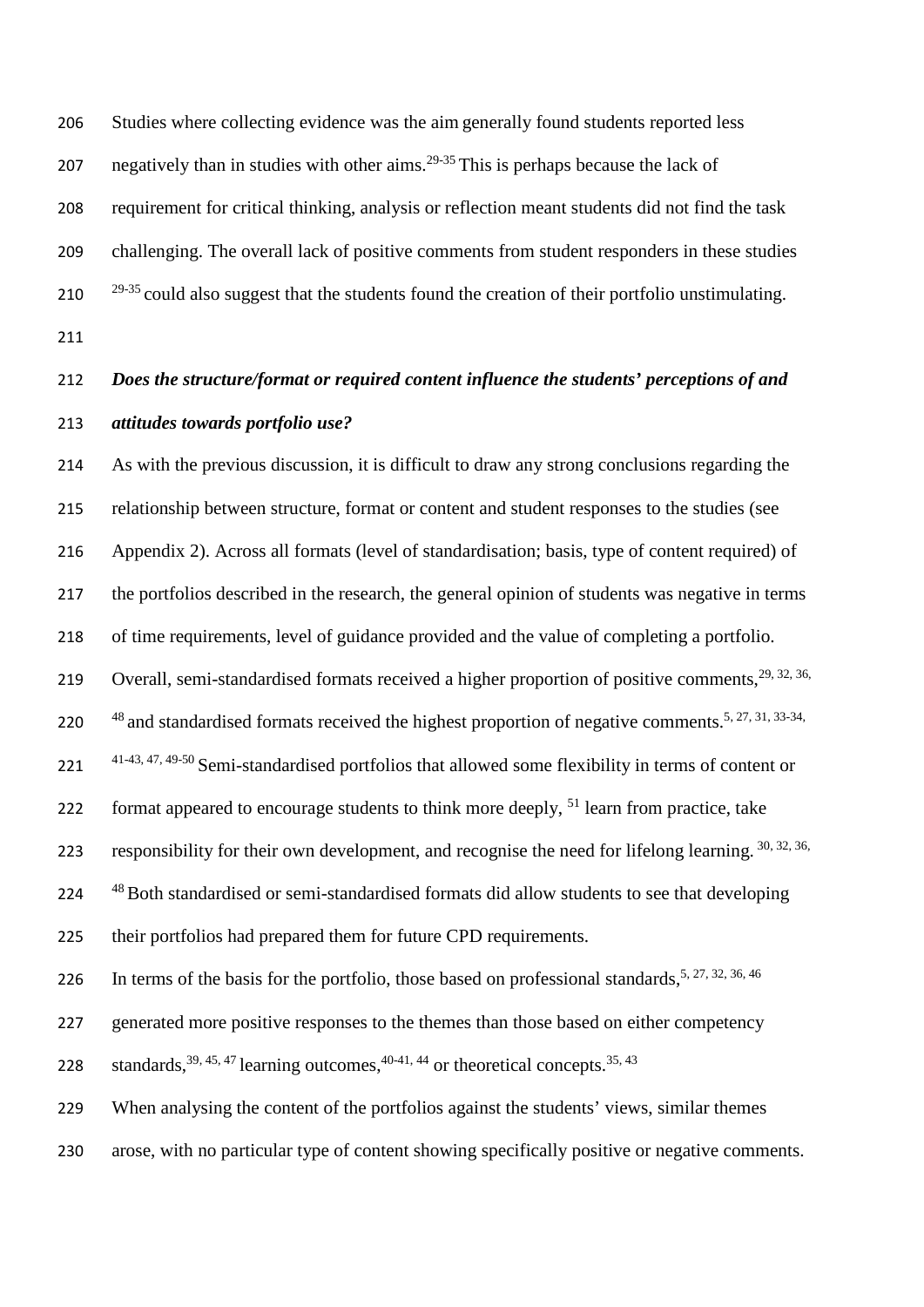Across all the studies giving detail of content, students responded positively regarding development of reflective skills, taking responsibility for their own learning, understanding the role of lifelong learning, and being prepared for the future. Thinking skills received mainly positive responses.

 Returning to the portfolio model as described by Zubizarretta (2008), several comments can 236 be made.<sup>21</sup> Firstly, by nature of the definition of a portfolio, all of the studies required the students to collect evidence, although it is not clear in all studies what this included, or whether there was any requirement for critical writing about the evidence collected. The findings from this review of the literature suggest that pure collection of evidence does not elicit strong feelings from students, either positively or negatively, suggesting perceived lack of achievement and lack of stimulation. Secondly, although the aims of only seven studies required the need for reflection, the majority of studies did in fact include this element, and students responded positively in all studies regarding the development of reflective skills. Thirdly, the findings with regard to collaboration are limited, and so it is difficult to draw firm conclusions about how student support in the portfolio-building process influences whether students value their portfolios or achieve deep learning from them. Students 247 completing standardised portfolios felt restrained by having too much guidance, yet not 248 enough guidance left students feeling confused about what was expected.<sup>33, 35-36, 41, 44, 49</sup> It is also unclear whether, when answering questions about guidance, students are referring to 250 face-to-face guidance, which would be considered collaboration or mentoring, or whether they are referring to written instruction on how to complete their portfolio. The challenge for educators appears to be creating a balance between enough guidance so that students feel empowered to undertake the task without stifling their creativity, ensuring all members of the course team involved in student support understand the process, the allowances for flexibility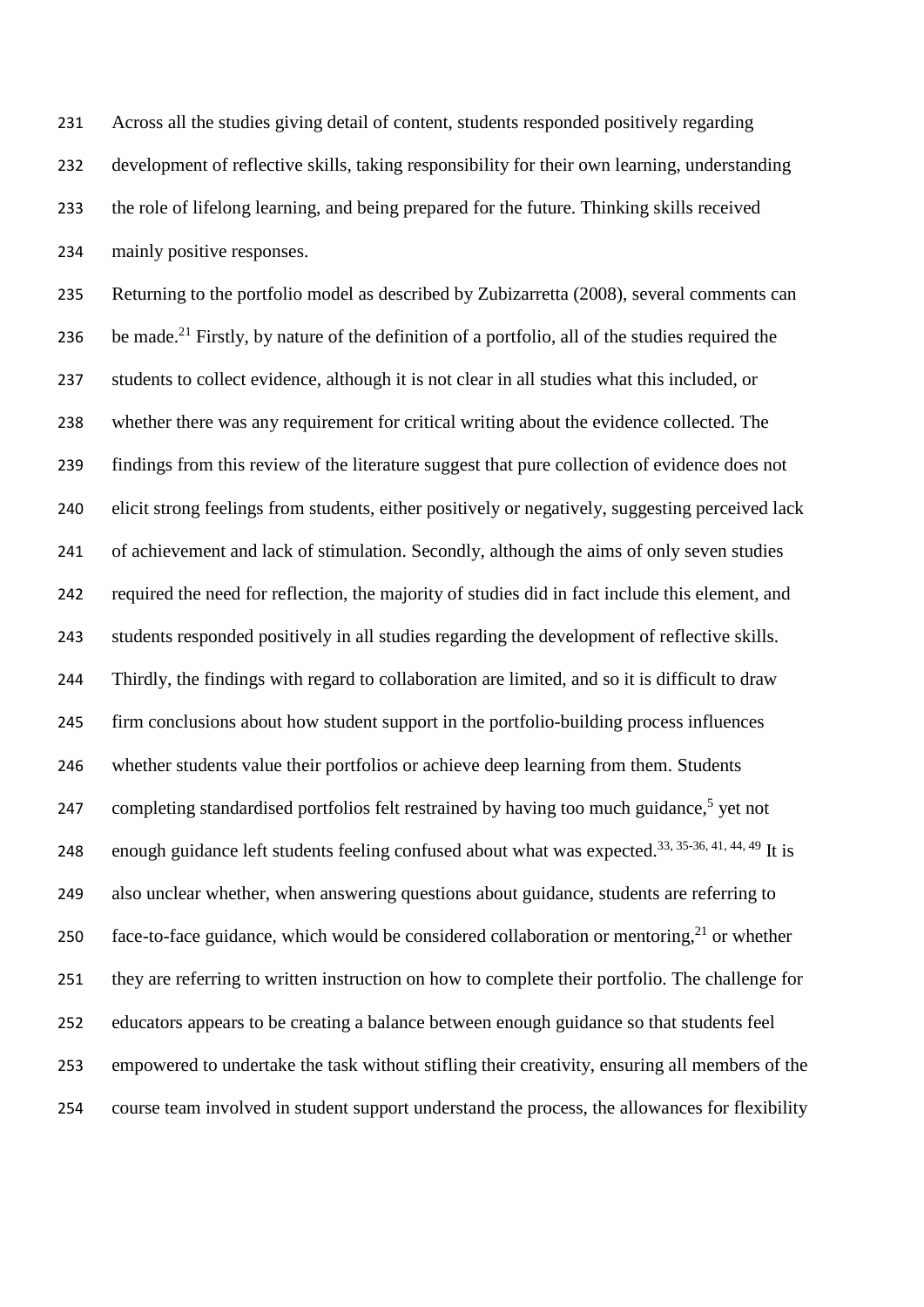and definitive requirements, whilst also factoring in the need for objectivity and parity if the portfolio is to be assessed.

 Considering the current drive by professional and statutory bodies to enforce CPD within 258 qualified health professionals in both the UK and around the world,  $52-57$  it is encouraging that students felt that using a portfolio prepared them for their future CPD requirements. However, this move to regulation of CPD may have influenced educators to design undergraduate portfolios that allow students to meet these requirements, to the detriment of developing as learners through reflecting on the experiences under the guidance of a more experienced practitioner. Only one study, by Dolan et al (2004), described a portfolio whose aims incorporated all of these three elements, yet despite this, these UK-based student nurses' attitudes towards and 266 perceptions of their portfolio remained largely negative<sup>35</sup>. While they responded positively regarding its use as a reflective tool, they did not value the portfolio and gave it a low priority, and 63% had never used the portfolio as a result of their clinical experiences. The authors concluded that the lack of value was because the portfolio was not assessed, but rather used to stimulate discussion with tutors relating to progress through the course, and goals for future employment. Although only one study, this throws into question whether the three elements required in a portfolio as described by Zubizarretta (2008) actually do produce 273 deep learning.<sup>21</sup>

#### **Limitations.**

 There are several limitations to this study. Not all of the literature relating to student portfolios was reviewed; as part of the doctoral study, a conscious decision was taken to exclude any papers specifically exploring portfolios as an assessment method, or studies comparing different types of portfolios, e.g. paper vs. e-portfolios. This means that some data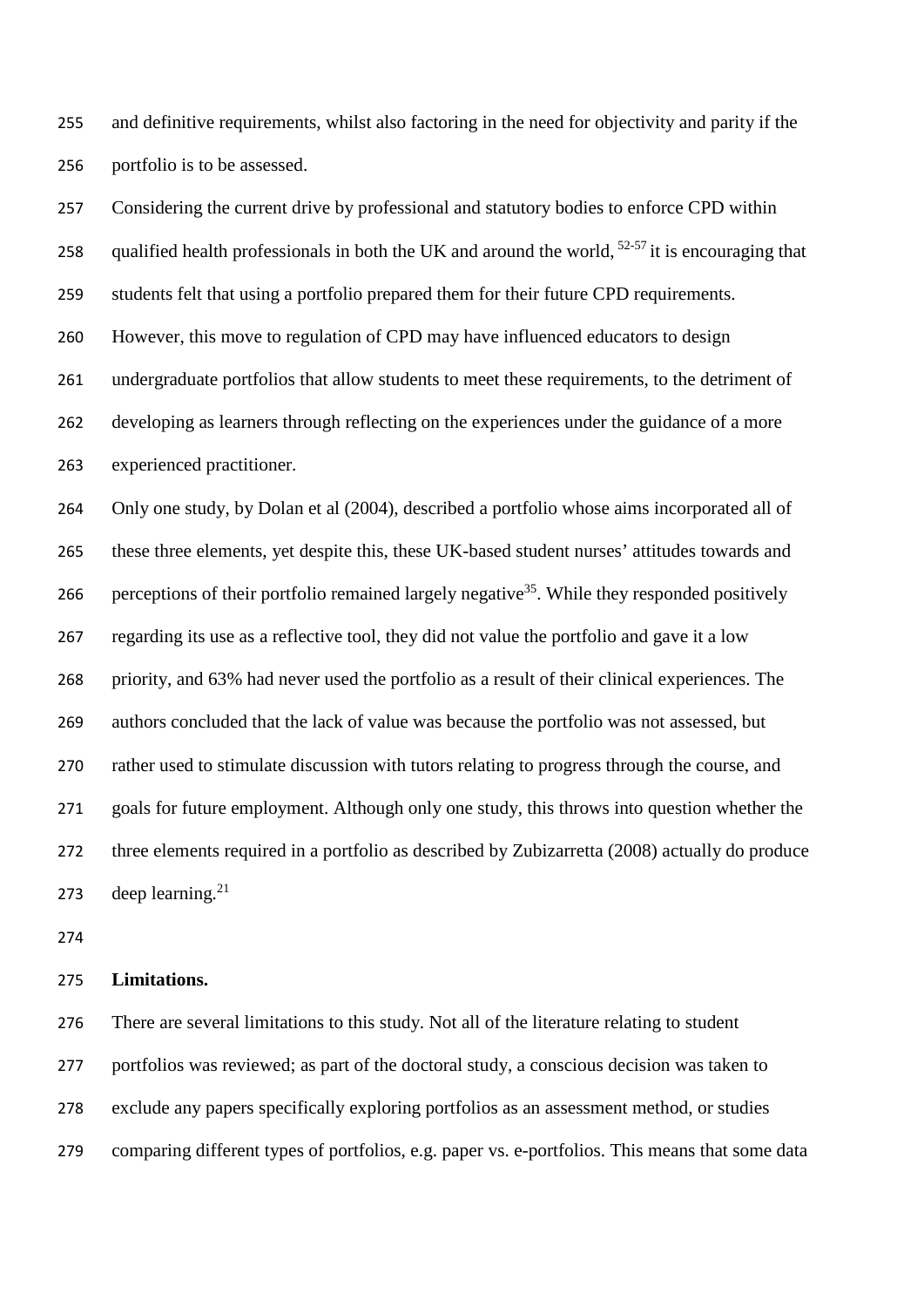relating to students' attitudes to or perceptions of portfolios may have been missed. Only one author reviewed and analysed the literature, and therefore this could have introduced bias to the process. Lack of detail within the studies regarding all of the elements considered – aims, purpose, structure, standardisation, content – means that conclusions have been drawn with some missing information.

#### **Conclusion.**

 Portfolios are widely used within higher education, and particularly in pre-registration education of health professionals. There are several benefits suggested to their use, including encouragement of reflection, providing links between academic knowledge and clinical practice, promoting critical thinking, and development of independent and self-directed learners. One model of portfolio learning suggests evidence collection, reflection and collaboration with more experienced colleagues are all required for students to achieve deep learning through the use of a portfolio. The evidence from this review suggests that factors such as portfolio aims, purpose, structure, format and content have little influence on students' perceptions of or attitudes to the use of a portfolio as a means of learning, with responses within studies being mainly negative in relation to the value of the portfolio, the time required to undertake portfolio work, and the guidance given related to this work. Students generally reported positively in terms of development of reflective skills and being more prepared for future professional CPD requirements as a result of using a portfolio. While the evidence is limited regarding the three requirements of evidence collection, 301 reflection and collaboration, it is proposed that even the inclusion of all three of these elements does not appear to improve students' generally negative views on portfolios. Despite the positive responses with regard development of reflective skills as part of using their portfolios, students did not see the benefit of this, and further research should explore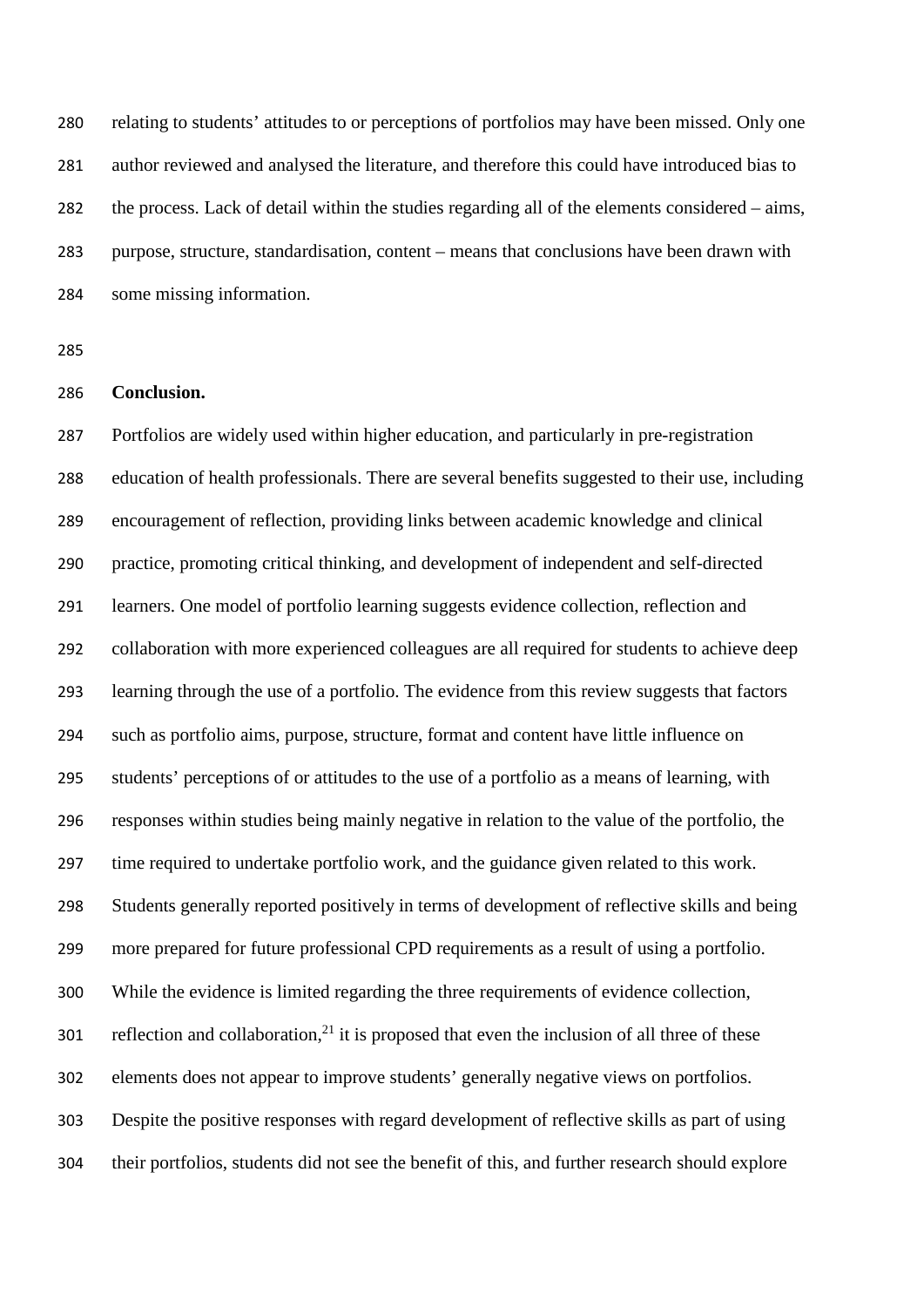whether this is because they do not value reflection, or whether they do not understand the purpose of it, in relation to their practice. It is also evident that portfolios continue to be used by educators, despite the negative attitudes from students regarding their use, and further exploration is required to determine how or if it is possible to enable students to engage in portfolio learning, in order to achieve the benefits that are suggested within the literature.

#### **Key Messages.**

#### *What is already known on this topic.*

 Portfolios are widely used within higher education, and particularly within the education of health professionals. There is wide variety within these portfolios, in terms of aims, purpose, structure, format, content, and inclusion in assessment, across and within the disciplines. Despite large volumes of literature evaluating the use of portfolios as learning tools, there has been relatively little discussion regarding the factors influencing student engagement and recognition of value of portfolio learning.

#### *What this study adds.*

 This study showed that there does not appear to be a clear link between the aims of a portfolio, its structure or content, and students' attitudes to or perceptions of portfolios as a means of learning. Regardless of aims, structure, content, students generally feel the portfolio assists in development of reflective skills and prepares them for the future CPD requirements. However, there appears to be interplay between a number of factors, which impact on the value students place on their portfolios, such as the role of assessment, the guidance and support provided, and the time implications of maintaining and developing their portfolios. Educators need to consider these factors when deciding how to design portfolios within their programmes of study, and should clearly articulate the purpose of this method of learning to students, in order to try to improve the value given to portfolio use.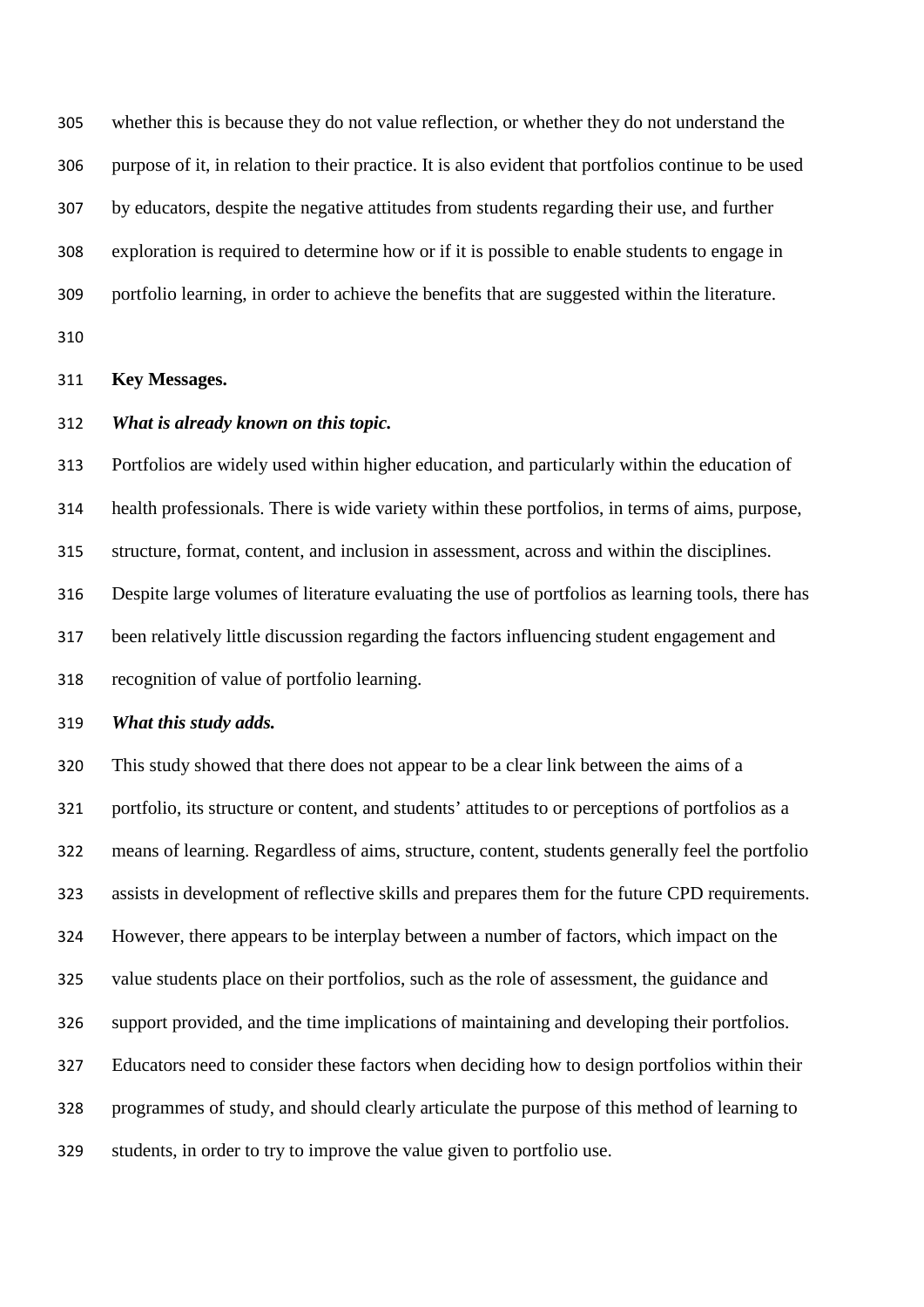#### **References.**

| 331 |    | 1. Jarvinen, A., Kohonen, V. Promoting professional development in higher education     |
|-----|----|-----------------------------------------------------------------------------------------|
| 332 |    | through portfolio assessment. Assessment and Evaluation in Higher Education, 1995;      |
| 333 |    | $20(1)$ , 25-36.                                                                        |
| 334 |    | 2. Scott, D. Assessment in the arts: portfolio performance. Childhood Education, 1992;  |
| 335 |    | 69(2), 96-99.                                                                           |
| 336 |    | 3. Bedford, H., Phillips, T., Robinson, J., Schostak, J. Assessing competencies in      |
| 337 |    | nursing and midwifery education. 1993; London: English National Board for Nursing,      |
| 338 |    | Midwifery and Health Visiting.                                                          |
| 339 |    | 4. Usherwood, T., Hannay, D. Profile based assessment of student project reports.       |
| 340 |    | Medical Teacher, 1992; 14, 189-196.                                                     |
| 341 |    | 5. Cross, V. The professional development diary: A case study of one cohort of          |
| 342 |    | physiotherapy students. Physiotherapy (London), 1997; 83(7), 375.                       |
| 343 | 6. | Williams, J. The clinical notebook: Using student portfolios to enhance clinical        |
| 344 |    | teaching learning. Journal of Nursing Education, 2001; 40(3), 135-7.                    |
| 345 |    | 7. Gathercoal, P., Love, D., Bryde, B., McKean, G. On implementing web-based            |
| 346 |    | electronic portfolios. Educause Quarterly, 2002; 25, 29-37.                             |
| 347 |    | 8. Cottrell, R. R., Girvan, J. T., McKenzie, J. F. Principles and foundation of health  |
| 348 |    | promotion and education (2 <sup>nd</sup> Edn) 1992; San Francisco: Benjamin Cummings.   |
| 349 | 9. | Slusarchuk, R. Progressing through lifelong learning: a personal view of the basic      |
| 350 |    | features of progress files. Adult learning, 1998; 9 (6).                                |
| 351 |    | 10. Andre, K. E-portfolios for the aspiring professional. Collegian, 2010; 17, 119-124. |
| 352 |    | 11. Baume, D. Supporting Portfolio Development; Continuing Professional Development     |
| 353 |    | Series No. 3. 2003; York: Learning and Teaching Support Network (LTSN).                 |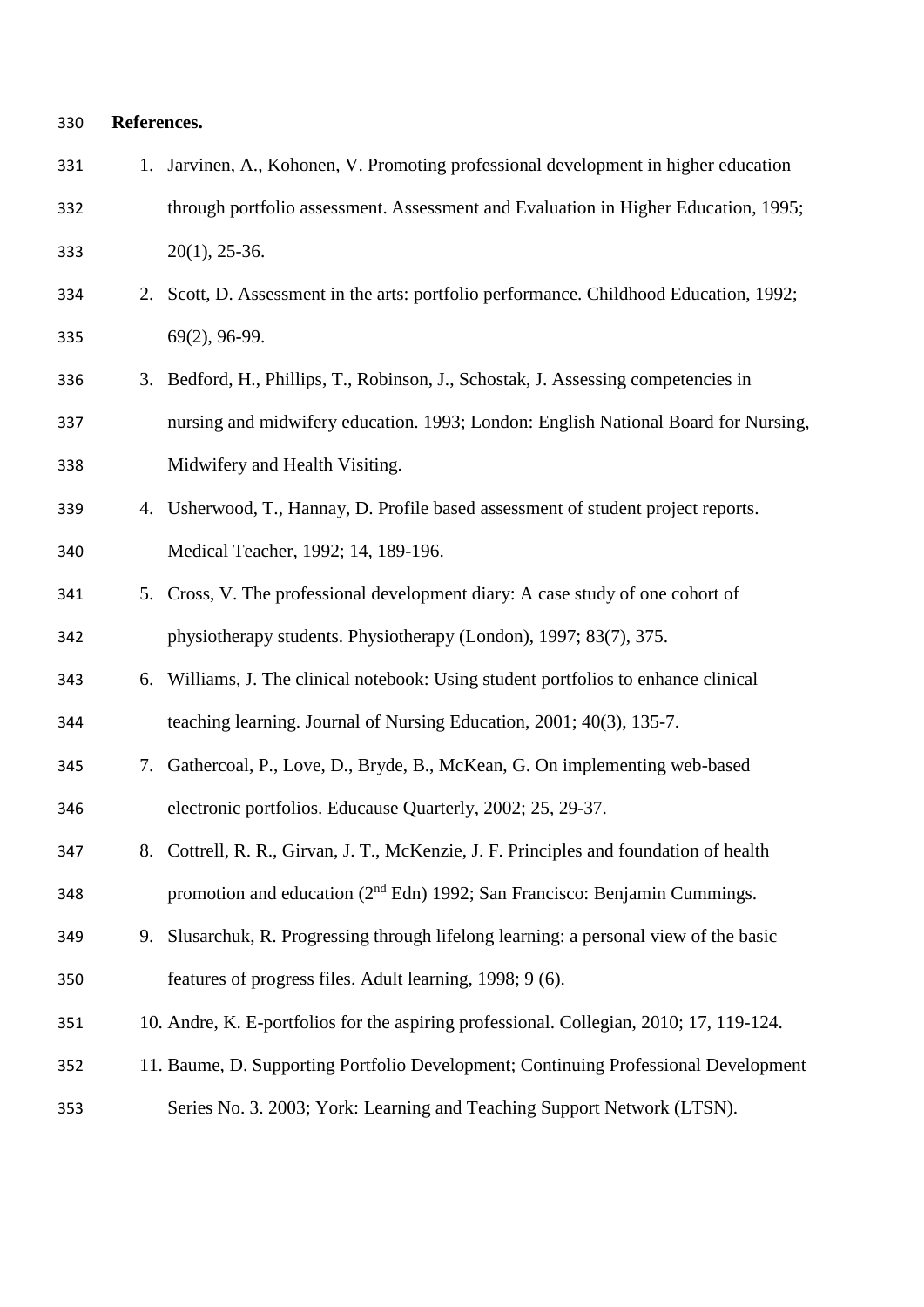| 354 | 12. Gaberson, K., Oermann, M. H. Clinical teaching strategies in nursing education.       |
|-----|-------------------------------------------------------------------------------------------|
| 355 | 1999; New York: Springer.                                                                 |
| 356 | 13. Wenzel, L., Briggs, K., Puryear, B. Portfolio: authentic assessment in the age of the |
| 357 | curriculum revolution. Journal of Nursing Education, 1998; 37, 208-212.                   |
| 358 | 14. Grant, G. E., Huebner, T. A. The portfolio question: a powerful synthesis of the      |
| 359 | personal and professionals. Teacher Education Quarterly, 1998; 25, 33-43                  |
| 360 | 15. Oermann, M.H. Developing a professional portfolio in nursing. Orthopaedic Nursing,    |
| 361 | 2002; 21(2), 73-78.                                                                       |
| 362 | 16. Swingonski, M., Ward, K., Mama, R. S., Rodgers, J., Belicose, R. An agenda for the    |
| 363 | future: student portfolios in social work education. Social Work Education, 2006;         |
| 364 | 25(8), 812-823.                                                                           |
| 365 | 17. Kostrzewski, A. J., Dhillon, S., Goodsman, D., Taylor, K. M. G. The impact of         |
| 366 | portfolios on health professionals' practice: a literature review. International Journal  |
| 367 | of Pharmacy Practice, 2008; 16(6), 339-345.                                               |
| 368 | 18. Klenowski, V., Askew, S., Carnell, E. Portfolios for learning, assessment and         |
| 369 | professional development in higher education. Assessment and Evaluation in Higher         |
| 370 | Education, 2006; 31(3), 267-287.                                                          |
| 371 | 19. Azer, S.A. Use of portfolios by medical students: significance of critical thinking.  |
| 372 | Kaohsiung Journal of Medical Science, 2008; 24(7), 361-366.                               |
| 373 | 20. Paulson, F. L., Paulson, P. R., Meyer, C. A. What makes a portfolio a portfolio?      |
| 374 | Educational Leader. 1991; Accessed on 20.10.2015. Available at                            |
| 375 | http://web.stanford.edu/dept/SUSE/projects/ireport/articles/e-                            |
| 376 | portfolio/what%20makes%20a%20portfolio%20a%20portfolio.pdf                                |
|     |                                                                                           |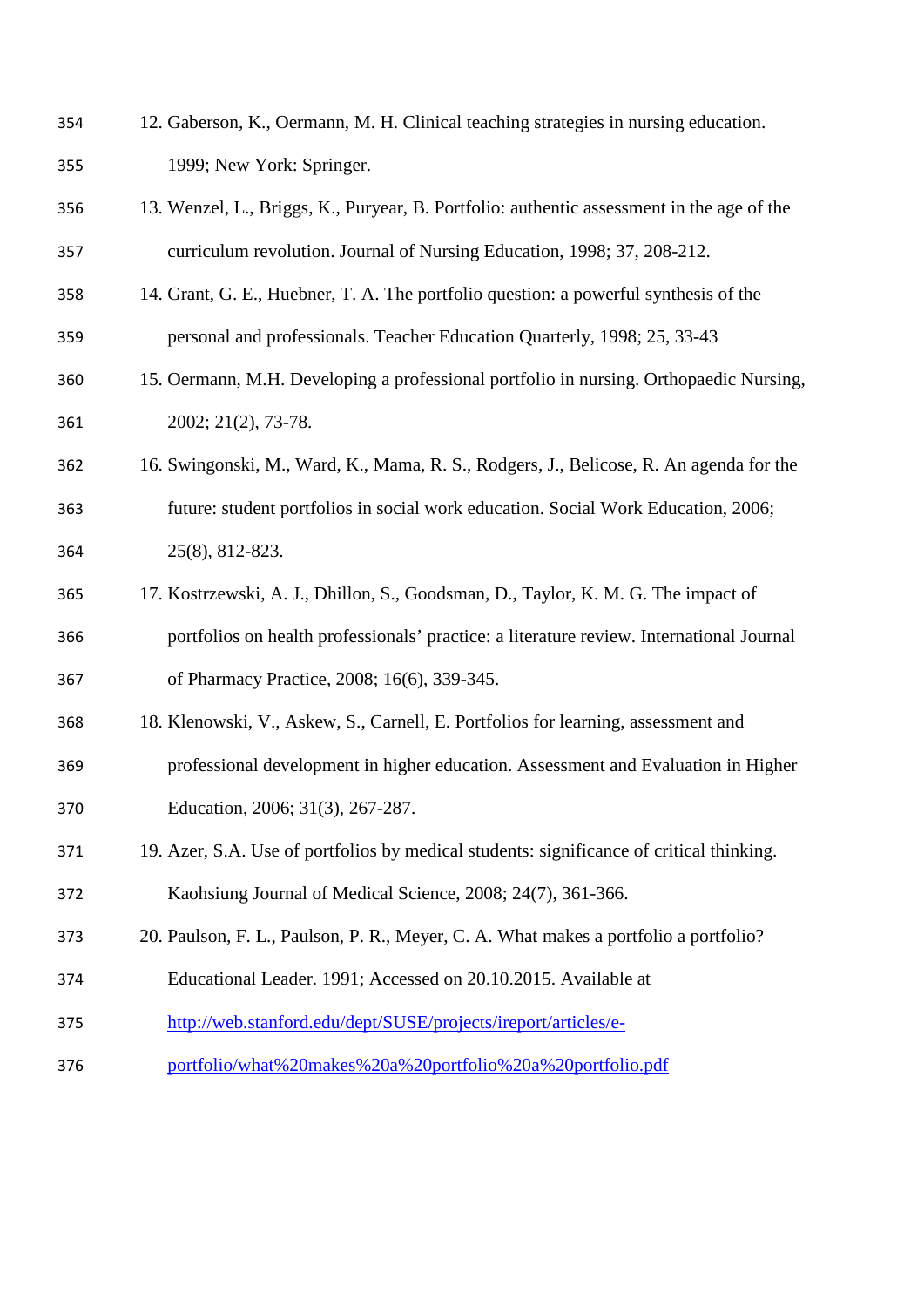| 377 | 21. Zubizarretta, J. The Learning portfolio: a powerful idea for significant learning. Ideas      |
|-----|---------------------------------------------------------------------------------------------------|
| 378 | Paper #44. 2008; Accessed on 12/11/15, Available at: http://ideaedu.org/wp-                       |
| 379 | content/uploads/2014/11/IDEA_Paper_44.pdf                                                         |
| 380 | 22. Bulman, C., Schulz, S. Reflective practice in nursing, 3 <sup>rd</sup> Edition. 2004; Oxford: |
| 381 | Blackwell publishing.                                                                             |
| 382 | 23. Driscoll, J., Teh, B. The potential of reflective practice to develop individual              |
| 383 | orthopaedic nurse practitioners and their practice. Journal of Orthopaedic Nursing,               |
| 384 | $2001; 5(2), 95-103.$                                                                             |
| 385 | 24. Driessen, E. W. Are learning portfolios worth the effort? Yes. British Medical                |
| 386 | Journal, 2008; 337, p a513.                                                                       |
| 387 | 25. Bryman, A., Burgess, R. G. Analysing Qualitative Data. 1994; London: Routledge.               |
| 388 | 26. Urish, C. K. Meaning ascribed to learning portfolios of graduate level rehabilitation         |
| 389 | counseling students. University of Iowa). 2005; 231 p. (UMI Order AAI3202969.)                    |
| 390 | 27. Mubuuke, A. G., Kiguli-Malwadde, E., Kiguli, S., Businge, F. A student portfolio:             |
| 391 | The golden key to reflective, experiential, and evidence-based learning. Journal of               |
| 392 | Medical Imaging and Radiation Sciences, 2010; 41(2), 72-78.                                       |
| 393 | 28. Elango, S., Jutti, R. C., Lee, L. K. Portfolio as a learning tool: Students' perspective.     |
| 394 | Annals of the Academy of Medicine Singapore, 2005; 34(8), 511-514.                                |
| 395 | 29. Finlay, I. G., Maughan, T. S., Webster, D. J. A randomized controlled study of                |
| 396 | portfolio learning in undergraduate cancer education. Medical Education, 1998; 32(2),             |
| 397 | 172-176.                                                                                          |
| 398 | 30. Fung, M. F., Walker, M., Fung, K. F., Temple, L., Lajole, F., Bellemare, G., et al. An        |
| 399 | internet-based learning portfolio in resident education: The KOALA multicenter                    |
| 400 | programme. Medical Education, 2000; 34(6), 474-479.                                               |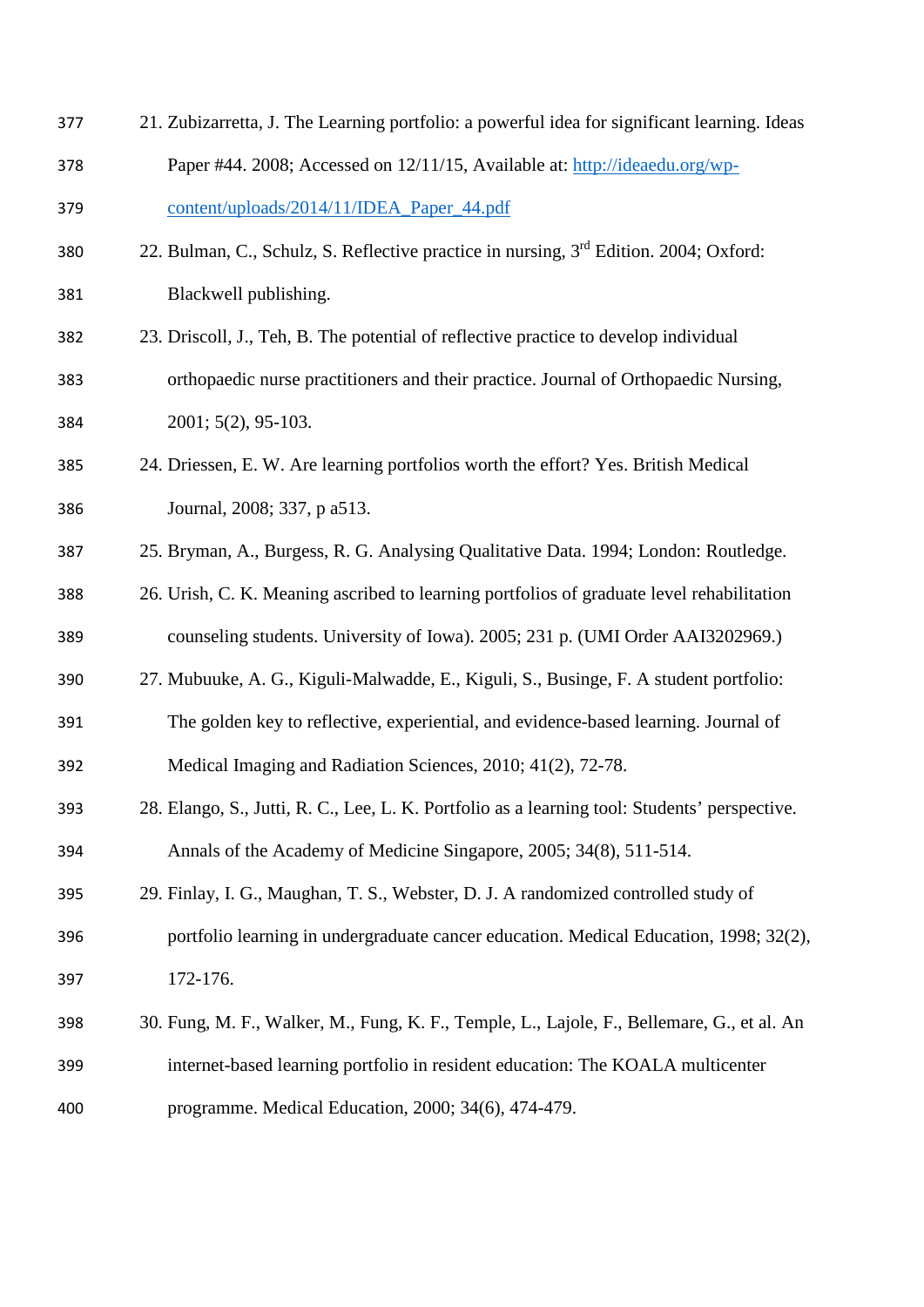| 401 | 31. Graham, G., Megarry, B. The Social Work Portfolio: An aid to integrated learning         |
|-----|----------------------------------------------------------------------------------------------|
| 402 | and reflection in social care training. Social Work Education, 2005; 24(7), 769-780.         |
| 403 | 32. Murphy, J. E., Airey, T. C., Bisso, A. M., Slack, M. K. Student evaluations of the       |
| 404 | portfolio process. American Journal of Pharmaceutical Education, 2011; 75(7), 1-132.         |
| 405 | 33. Advani, A., Ashworth, L., Barnett, C., Miller, S. W., Sachdeva, V. Assessment of         |
| 406 | pharmacy students' attitudes regarding professional development portfolios: Before           |
| 407 | and after practitioners' roundtable discussion. Currents in Pharmacy Teaching and            |
| 408 | Learning, 2014; 6(3), 373-379.                                                               |
| 409 | 34. Austin, C., Braidman, I. Support for portfolio in the initial years of the undergraduate |
| 410 | medical school curriculum: What do the tutors think? Medical Teacher, 2008; 30(3),           |
| 411 | 265-271.                                                                                     |
| 412 | 35. Dolan, G., Fairbairn, G., Harris, S. Is our student portfolio valued? Nurse Education    |
| 413 | Today, 2004; 24(1), 4-13.                                                                    |
| 414 | 36. Bradley, R., Schofield, S. The undergraduate medical radiation science students'         |
| 415 | perception of using the e-portfolio in their clinical practicum. Journal of Medical          |
| 416 | Imaging and Radiation Sciences, 2014; 45(3), 230-243.                                        |
| 417 | 37. Alexander, J. G., Craft, S. W., Baldwin, M. S., Beers, G. W., McDaniel, G. S. The        |
| 418 | nursing portfolio: A reflection of a professional. Journal of Continuing Education in        |
| 419 | Nursing, 2002; 33(2), 55-59.                                                                 |
| 420 | 38. Kalet, A. L., Sanger, J., Chase, J., Keller, A., Schwartz, M. D., Fishman, M. L.,        |
| 421 | Garfall, A. L., Kitay, A. Promoting professionalism through an online professional           |
| 422 | development portfolio: Successes, joys, and frustrations. Academic Medicine: Journal         |
| 423 | of the Association of American Medical Colleges, 2007; 82(11), 1065-1072.                    |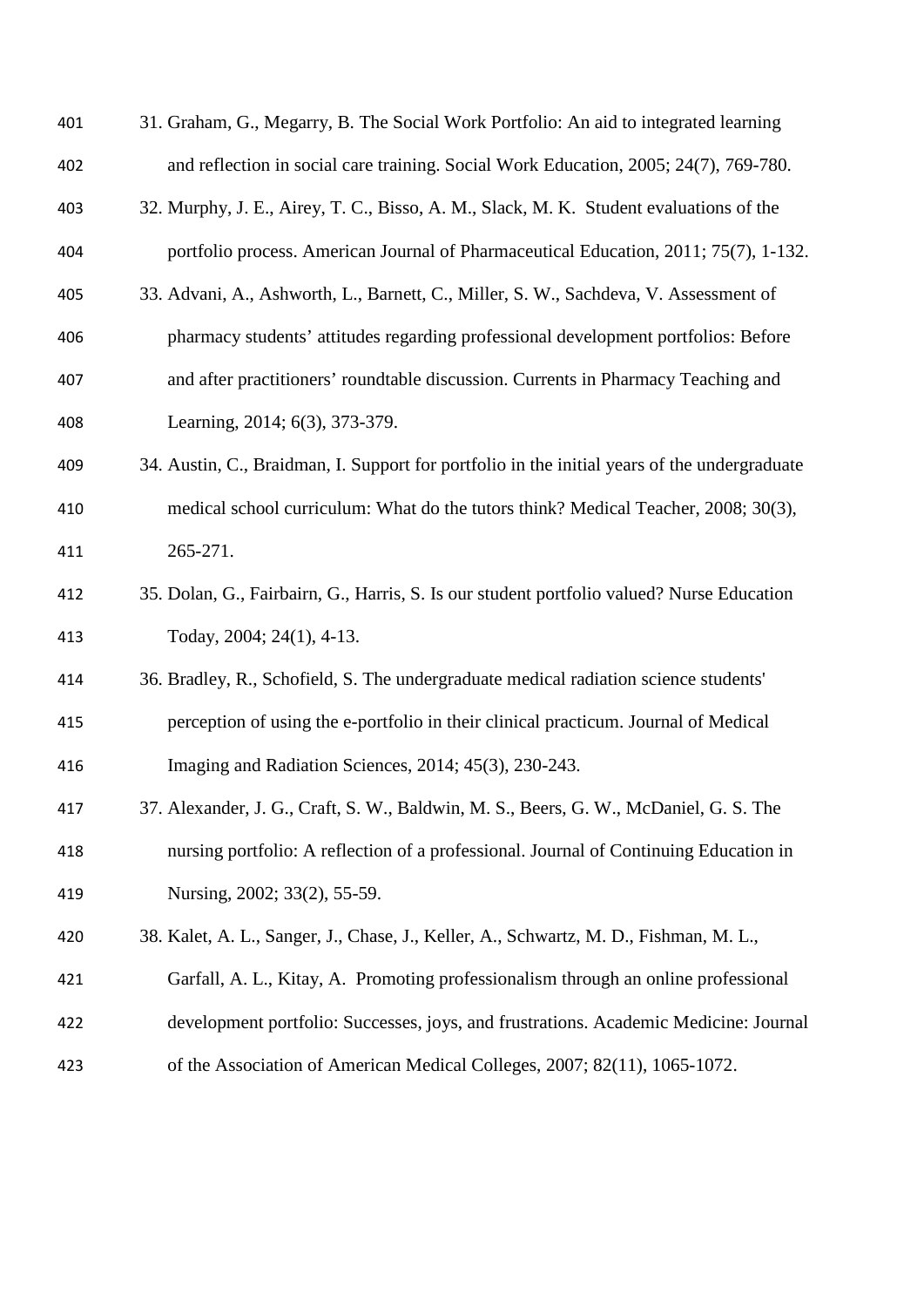| 424 | 39. Altahawi, F., Sisk, B., Poloskey, S., Hicks, C., Dannefer, E. F. Student perspectives   |
|-----|---------------------------------------------------------------------------------------------|
| 425 | on assessment: Experience in a competency-based portfolio system. Medical Teacher,          |
| 426 | 2012; 34(3), 221-225                                                                        |
| 427 | 40. Gordon, J. Assessing students' personal and professional development using portfolios   |
| 428 | and interviews. Medical Education, 2003; 37(4), 335-340.                                    |
| 429 | 41. Heijne, A., Nordgren, B., Hagströmer, M., Fridén, C. Assessment by portfolio in a       |
| 430 | physiotherapy programme. Advances in Physiotherapy, 2012; 14(1), 38-46.                     |
| 431 | 42. Lonka, K., Slotte, V., Halttunen, M., Kurki, T., Tiitinen, A., Vaara, L., et al.        |
| 432 | Portfolios as a learning tool in obstetrics and gynaecology undergraduate training.         |
| 433 | Medical Education, 2001; 35(12), 1125-1130.                                                 |
| 434 | 43. Thompson, R., Farrow, T. The workbook portfolio: Facilitating undergraduate student     |
| 435 | learning in the mental health clinical area. Nursing Praxis in New Zealand Inc, 1999;       |
| 436 | $14(2), 21-30.$                                                                             |
| 437 | 44. Nairn, S., O'Brien, E., Traynor, V., Williams, G., Chapple, M., & Johnson, S. Student   |
| 438 | nurses' knowledge, skills and attitudes towards the use of portfolios in a school of        |
| 439 | nursing. Journal of Clinical Nursing, 2006; 15(12), 1509-1520.                              |
| 440 | 45. Driessen, E. W., Jan van Tartwijk, Vermunt, J. D., van der Vleuten., C. P. M. Use of    |
| 441 | portfolios in early undergraduate medical training. Medical Teacher, 2003; 25(1), 18-       |
| 442 | 23.                                                                                         |
| 443 | 46. Stuart, C. C. The use of a portfolio of clinical evidence to influence student learning |
| 444 | in midwifery education. Birth Issues, 2004; 13(4), 121-127.                                 |
| 445 | 47. Gomez, S. S., Ostos, E. M. C., Solano, J. M. M., Salado, T. F. H. An electronic         |
| 446 | portfolio for quantitative assessment of surgical skills in undergraduate medical           |
| 447 | education. Medical Education, 2013; 13(65), 1-9.                                            |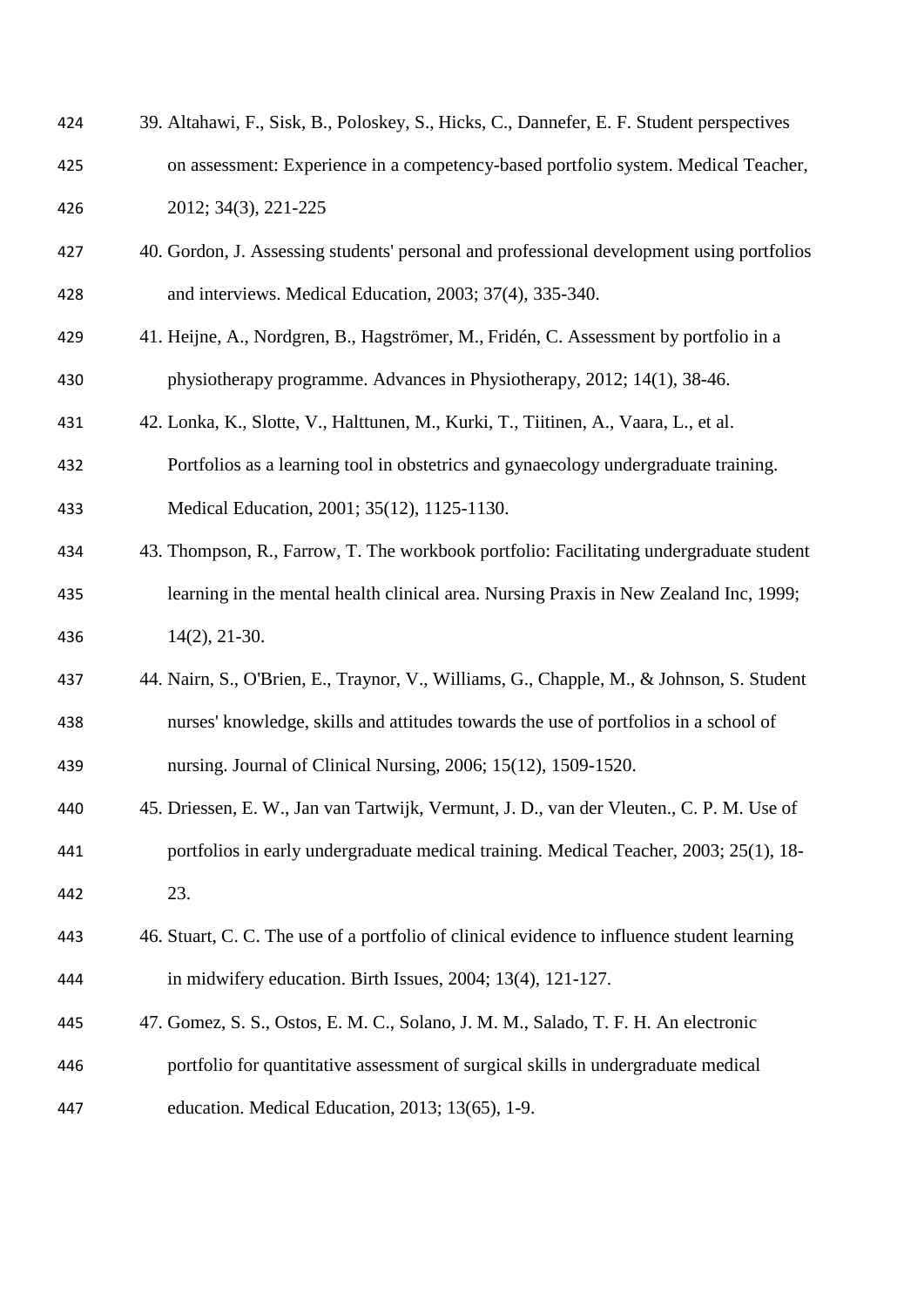| 448 | 48. Funk, K. P. Student experiences of learning portfolios in Occupational Therapy         |
|-----|--------------------------------------------------------------------------------------------|
| 449 | education. Occupational Therapy in Health Care, 2007; 21(1-2), 175.                        |
| 450 | 49. Haffling, A., Beckman, A., Pahlmblad, A., Edgren, G. Students' reflections in a        |
| 451 | portfolio pilot: Highlighting professional issues. Medical Teacher, 2010; 32(12),          |
| 452 | E532.                                                                                      |
| 453 | 50. Alvarez, A. R., Moxley, D. P. The student portfolio in Social Work Education.          |
| 454 | Journal of Teaching in Social Work. 2004; 24. 87-103.                                      |
| 455 | 51. Grant, A., Vermunt, J., Kinnersley, P., Houston, H. Exploring students' perceptions on |
| 456 | the use of significant event analysis, as part of a portfolio assessment process in        |
| 457 | general practice, as a tool for learning how to use reflection in learning. BMC Medical    |
| 458 | Education, 2007; 7(1), 5.                                                                  |
| 459 | 52. Royal College of Nursing. Continuing professional development for nurses working       |
| 460 | in the UK. 2014. London, Royal College of Nursing.                                         |
| 461 | 53. Health and Care Professions Council. CPD and your registration. 2014. London,          |
| 462 | HCPC.                                                                                      |
| 463 | 54. General Medical Council. The good medical practice framework for appraisal and         |
| 464 | revalidation. 2013. Manchester, GMC.                                                       |
| 465 | 55. American Physical Therapy Association. Professional Development, Lifelong              |
| 466 | Learning and Continuing Competence in Physical Therapy. 2012. Accessed on                  |
| 467 | 25.11.15, available at http://www.apta.org/search.aspx?q=continuing professional           |
| 468 | development                                                                                |
| 469 | 56. Nursing and Midwifery Board of Australia. Continuing Professional Development          |
| 470 | registration standard. 2010. Melbourne, NMBA.                                              |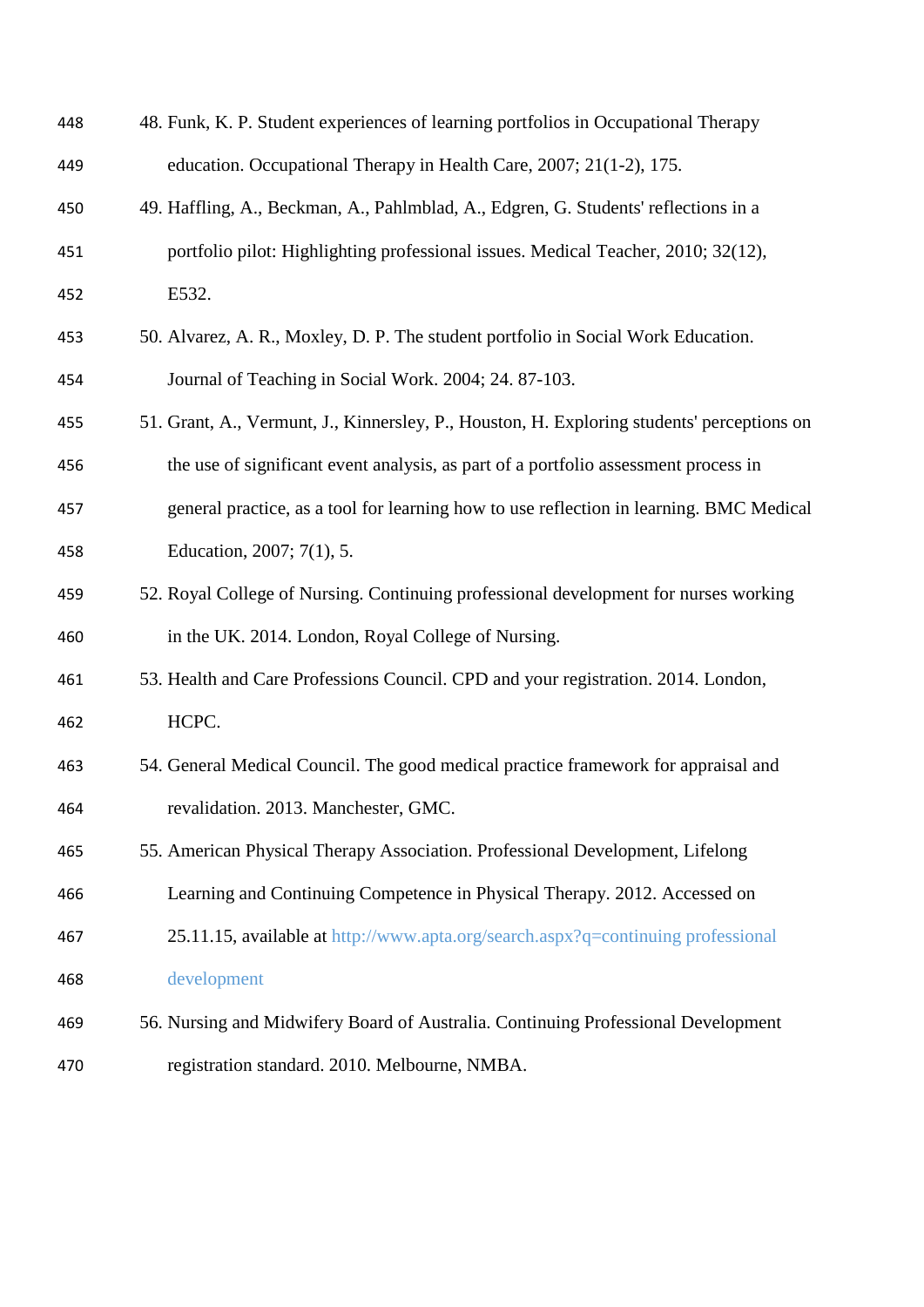- 57. Physiotherapy Board of Australia. Registration Standard: Continuing Professional
- Development. Melbourne, PBA. 2015. Accessed on 23.8.16, available at
- <http://www.physiotherapyboard.gov.au/Registration-Standards.aspx>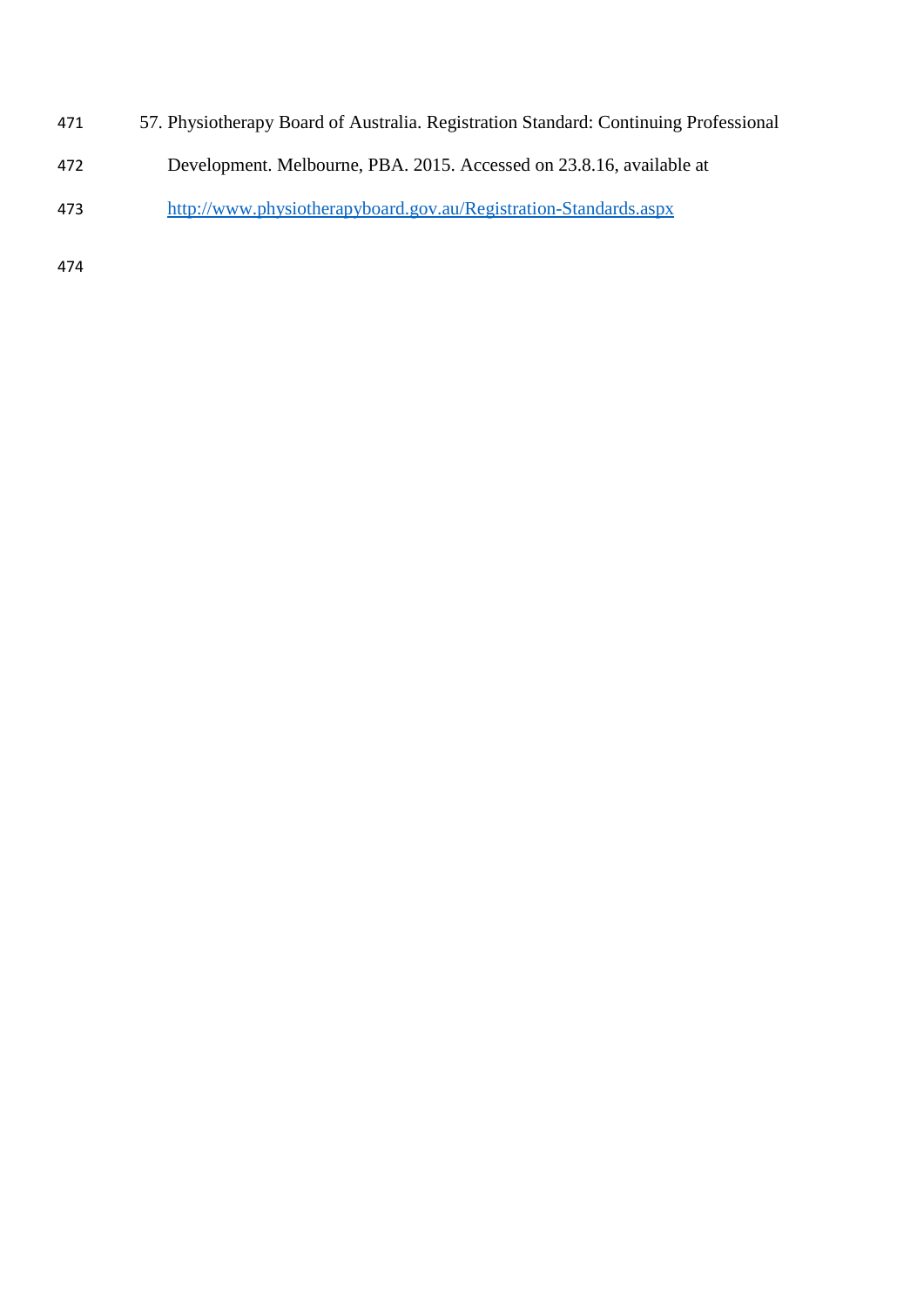## 475 **Appendix 1 - Influence of Aims/Purpose of Portfolio on Student Responses to Themes**

476 **(number = the number of studies in which students had this response)**

| <b>AIMS OR</b><br><b>PURPOSE OF</b><br><b>PORTFOLIOS</b><br><b>THEMES OF</b><br><b>STUDENT</b><br><b>RESPONSES</b> | <b>Collection of</b><br>evidence<br>$(N=8)$ |              | <b>Reflection</b><br>$(N=7)$ |                | Self-Awareness | $(1-\frac{4}{3})$ |                | Assessment<br>$(N=8)$ |                | Communication<br>$(2=5)$ |                | Process (N=7)<br>Learning |  |
|--------------------------------------------------------------------------------------------------------------------|---------------------------------------------|--------------|------------------------------|----------------|----------------|-------------------|----------------|-----------------------|----------------|--------------------------|----------------|---------------------------|--|
|                                                                                                                    | positive                                    | negative     | positive                     | negative       | positive       | negative          | positive       | negative              | positive       | negative                 | positive       | negative                  |  |
| Learning                                                                                                           | $\mathbf{1}$                                | $\mathbf{1}$ | $\mathbf{1}$                 | $\mathbf{1}$   |                |                   | $\overline{3}$ | $\overline{2}$        |                | $\mathbf{1}$             | $\overline{2}$ | $\overline{2}$            |  |
| Theory to<br><b>Practice Link</b>                                                                                  |                                             |              |                              |                |                | $\mathbf{1}$      |                | $\mathbf{1}$          | $\mathbf{1}$   | $\mathbf{1}$             |                | $\mathbf{1}$              |  |
| <b>Learning from</b><br>Practice                                                                                   |                                             |              | $\mathbf{1}$                 |                |                |                   | $\mathbf{1}$   | $\mathbf{1}$          |                |                          |                |                           |  |
| Self-awareness                                                                                                     |                                             |              | $\mathbf{1}$                 |                |                | $\mathbf{1}$      | $\overline{2}$ | $\mathbf{1}$          |                | $\mathbf{1}$             |                | $\mathbf{1}$              |  |
| <b>Reflective</b><br>skills                                                                                        | $\mathbf{1}$                                |              | $\overline{2}$               |                | $\overline{2}$ |                   | $\overline{2}$ |                       | $\overline{2}$ | $\mathbf{1}$             | $\overline{2}$ |                           |  |
| <b>Reflective</b><br><b>Writing</b>                                                                                |                                             |              |                              |                | $\mathbf{1}$   | $\mathbf{1}$      | $\mathbf{1}$   | $\mathbf{1}$          | $\mathbf{1}$   |                          | $\mathbf{1}$   | $\mathbf{1}$              |  |
| <b>Thinking Skills</b>                                                                                             |                                             |              | 1                            |                |                |                   | $\sqrt{2}$     |                       | $\mathbf{1}$   |                          |                |                           |  |
| <b>Skill</b><br><b>Development</b>                                                                                 |                                             |              |                              |                |                |                   | $\mathbf{1}$   | $\mathbf{1}$          | $\mathbf{1}$   |                          | $\mathbf{1}$   |                           |  |
| <b>Professional</b><br><b>Skills and</b><br><b>Attributes</b>                                                      |                                             |              |                              |                |                | $\mathbf{1}$      | $\mathbf{1}$   |                       |                | $\mathbf{1}$             |                | $\mathbf{1}$              |  |
| <b>Responsibility</b><br>for own<br>development                                                                    |                                             |              | $\mathbf{1}$                 |                |                |                   | $\mathbf{1}$   |                       |                |                          |                |                           |  |
| <b>Lifelong</b><br><b>Learning</b>                                                                                 | $\mathbf{1}$                                |              | $\mathbf{1}$                 |                |                |                   |                |                       |                |                          | $\mathbf{1}$   |                           |  |
| <b>Influence on</b><br><b>Practice</b>                                                                             |                                             | $\mathbf{1}$ |                              | $\overline{2}$ |                |                   |                | $\mathbf{1}$          |                | $\mathbf{1}$             |                | $\mathbf{1}$              |  |
| <b>Emotional</b><br>aspects, stress,<br>anxiety                                                                    |                                             |              | $\mathbf{1}$                 | $\mathbf{1}$   |                | $\mathbf{1}$      | $\overline{2}$ | $\overline{2}$        |                | $\mathbf{1}$             | $\mathbf{1}$   | $\overline{2}$            |  |
| <b>Honesty</b>                                                                                                     |                                             |              |                              |                |                |                   |                | $\mathbf{1}$          |                |                          |                |                           |  |
| <b>Guidance</b><br>given                                                                                           |                                             |              |                              | $\mathbf{1}$   |                |                   |                | $\overline{2}$        |                |                          |                | 1                         |  |
| <b>Time taken</b>                                                                                                  | $\mathbf{1}$                                |              |                              |                |                |                   |                | 3                     |                | $\overline{2}$           |                | $\overline{2}$            |  |
| Value of<br>portfolio                                                                                              |                                             | $\mathbf{1}$ |                              | $\overline{2}$ |                |                   |                | $\overline{2}$        |                | $\overline{2}$           |                | $\overline{3}$            |  |
| <b>Assessment by</b><br>portfolio                                                                                  |                                             | $\mathbf{1}$ | $\mathbf{1}$                 |                |                | $\mathbf{1}$      | 3              | 3                     |                | $\overline{2}$           |                | $\overline{2}$            |  |
| <b>Preparation</b><br>for the future                                                                               | $\overline{2}$                              |              | $\overline{2}$               |                | $\mathbf{1}$   |                   | $\mathbf{1}$   |                       | $\overline{3}$ |                          | 3              |                           |  |